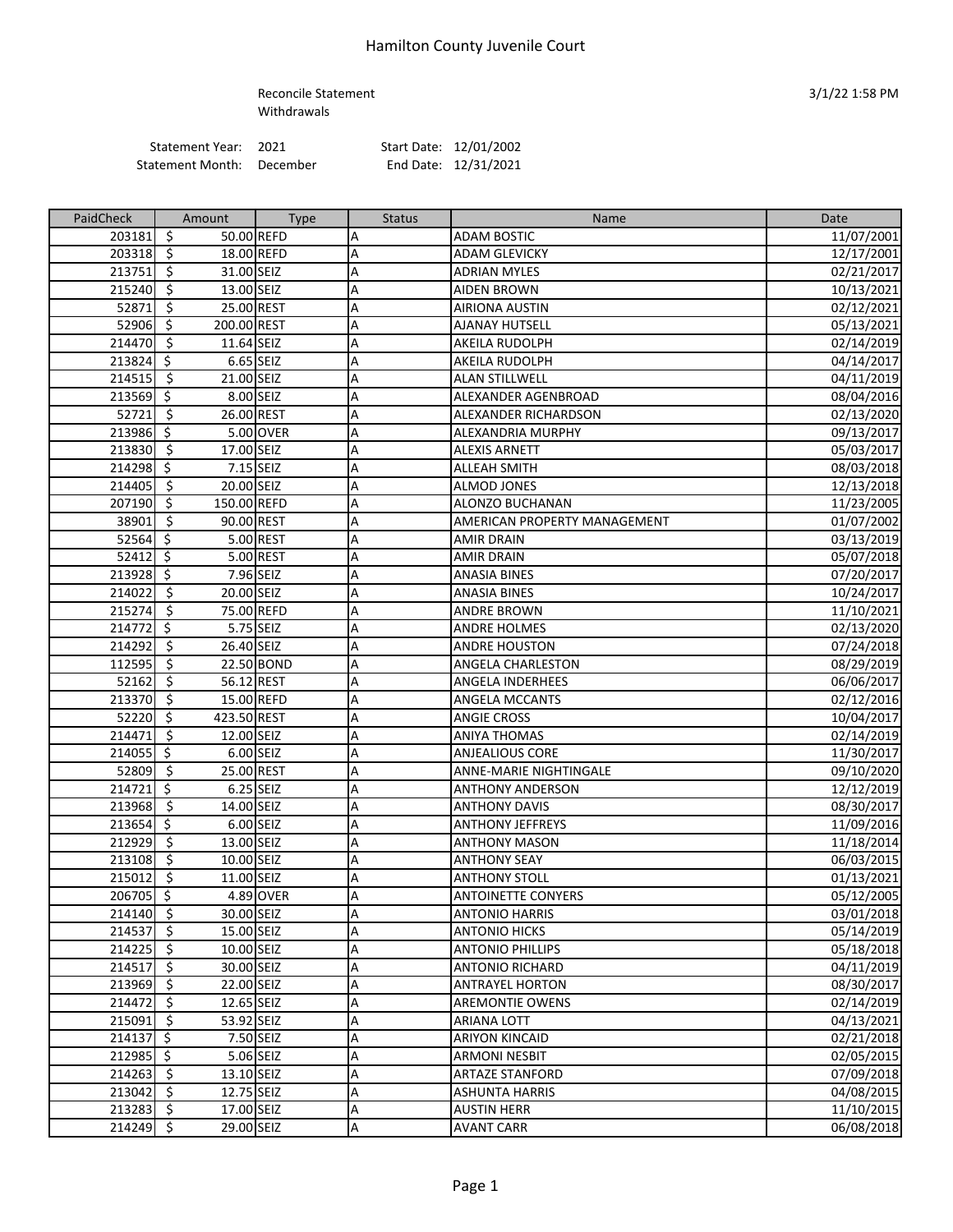| PaidCheck   | Amount                                 | <b>Type</b> | <b>Status</b> | Name                              | Date       |
|-------------|----------------------------------------|-------------|---------------|-----------------------------------|------------|
| 213993      | $\zeta$                                | 7.89 SEIZ   | А             | <b>AVONTAY BROWN</b>              | 09/22/2017 |
| 213697      | $\overline{\mathbf{5}}$<br>48.00 SEIZ  |             | A             | AXEL MORALES-MEJIA                | 12/13/2016 |
| 214723      | $\overline{\phantom{a}}$<br>20.00 SEIZ |             | Α             | <b>AYANIA GARY</b>                | 12/12/2019 |
| 213676      | $\overline{\mathcal{S}}$               | 8.01 SEIZ   | A             | <b>AYJALON THOMAS</b>             | 11/23/2016 |
| 213335      | $\overline{\mathcal{S}}$               | 6.00 SEIZ   | Α             | AZARIAH GANNAWAY-KIRKLAND         | 01/05/2016 |
| 215092      | $\zeta$<br>35.38 SEIZ                  |             | А             | <b>AZARION NIX</b>                | 04/13/2021 |
| 214803      | \$<br>18.00 SEIZ                       |             | A             | <b>AZARION NIX</b>                | 03/11/2020 |
| 212778      | $\zeta$<br>17.00 SEIZ                  |             | Α             | AZURIAH HOSKINS                   | 07/15/2014 |
| 203279      | $\ddot{\mathsf{S}}$                    | 1.60 OVER   | А             | <b>BARBARA WHEEELER</b>           | 11/29/2001 |
| 207355      | ऽ                                      | 2.10 OVER   | А             | <b>BETTY MOSES</b>                | 01/30/2006 |
| 52474       | $\overline{\mathcal{S}}$               | 5.00 REST   | Α             | <b>BHUPENDRA BHUJEL</b>           | 09/07/2018 |
| 204831      | $\overline{\mathcal{S}}$               | 7.00 REFD   | Α             | <b>BRADLEY MOORE</b>              | 05/02/2003 |
| 204880      | ्र                                     | 17.00 REFD  | Α             | <b>BRADLEY MOORE</b>              | 05/14/2003 |
| 214200      | $\overline{\phantom{a}}$<br>28.84 SEIZ |             | A             | <b>BRANDEN FANTROY</b>            | 05/07/2018 |
| 205203      | $\ddot{\varsigma}$                     | 33.00 REFD  | A             | <b>BRANDON AXLE</b>               | 09/24/2003 |
| 215093      | \$<br>124.00 SEIZ                      |             | A             | <b>BRANDON DATES</b>              | 04/13/2021 |
| 52130       | \$<br>60.00 REST                       |             | А             | BRANDON FOSTER & BRENDA GRISSOM   | 04/07/2017 |
| 204021      | $\zeta$                                | 45.00 REFD  | А             | <b>BRANDON ROBINSON</b>           | 08/09/2002 |
| 203879      | \$                                     | 18.00 REFD  | Α             | <b>BRANDON ROBINSON</b>           | 07/12/2002 |
| 214318      | $\ddot{\varsigma}$<br>28.50 SEIZ       |             | Α             | <b>BRANDON SHINKLE</b>            | 08/17/2018 |
| 214361      | $\overline{\mathcal{S}}$<br>13.00 SEIZ |             | А             | <b>BRANDON SHINKLE</b>            | 09/28/2018 |
| 214299      | $\overline{\mathcal{S}}$               | 7.51 SEIZ   | Α             | <b>BRAYLIN JOHNSON</b>            | 08/03/2018 |
| 212856      | $\overline{\mathbf{S}}$<br>91.00 SEIZ  |             | Α             | <b>BREONDA HURT</b>               | 09/26/2014 |
| 203749      | $\overline{\mathbf{5}}$                | 53.00 REFD  | Α             | <b>BRETT EASTERLING</b>           | 06/21/2002 |
| 213355      | $\overline{\mathbf{S}}$                | 6.00 SEIZ   | Α             | <b>BRIAN CROUSE</b>               | 01/27/2016 |
| 213929      | $\overline{\mathbf{5}}$<br>40.00 SEIZ  |             | A             | <b>BRIAN CROUSE</b>               | 07/20/2017 |
| 214408      | $\ddot{\mathsf{s}}$<br>10.15 SEIZ      |             | A             | <b>BRIANNA THOMPSON</b>           | 12/13/2018 |
| 214815      | ऽ<br>12.00 SEIZ                        |             | А             | <b>BRUCE BRADLEY</b>              | 04/14/2020 |
| 214643      | \$                                     | 6.00 SEIZ   | А             | <b>BRUCE BRADLEY</b>              | 09/12/2019 |
| 52667       | ऽ<br>10.00 REST                        |             | A             | <b>BRYAN MESSER</b>               | 10/15/2019 |
| 207514      | $\zeta$                                | 8.00 REFD   | А             | <b>BRYANT JOHNSON</b>             | 03/20/2006 |
| 213889      | $\overline{\mathcal{S}}$<br>20.00 SEIZ |             | А             | <b>BRYANT MAPP</b>                | 06/16/2017 |
| 214538      | $\ddot{\mathsf{S}}$<br>12.00 SEIZ      |             | Α             | <b>BRYCE LIVELY</b>               | 05/14/2019 |
| 52155       | $\zeta$                                | 5.00 REST   | А             | <b>BRYNN MARTIN</b>               | 06/06/2017 |
| 212935      | $\overline{\mathbf{S}}$<br>11.50 SEIZ  |             | Α             | <b>CARL GODFREY</b>               | 11/24/2014 |
| 203186      | $\overline{\mathbf{5}}$                | 12.50 REFD  | Α             | <b>CARLTON GRAY</b>               | 11/07/2001 |
| 111130 \$   | 200.00 BOND                            |             | Α             | CAROLYN STEIN                     | 09/24/2010 |
| 211515      | $\zeta$                                | 8.00 OVER   | A             | CASANDRA ALVARADO                 | 07/14/2011 |
| $213185$ \$ | 18.00 SEIZ                             |             | Α             | <b>CEDRIC DEAN</b>                | 08/18/2015 |
| 211504 \$   |                                        | 10.43 REFD  | A             | CEPHAS, MARK                      | 06/29/2011 |
| 214627      | $\ddot{\varsigma}$<br>10.00 SEIZ       |             | А             | <b>CHAD COVINGTON</b>             | 08/12/2019 |
| 52807       | - \$<br>50.00 REST                     |             | А             | <b>CHARLES ARENAS</b>             | 09/10/2020 |
| 213999 \$   | 16.00 SEIZ                             |             | А             | <b>CHARLES FANN</b>               | 09/27/2017 |
| 214724      | $\ddot{\varsigma}$<br>23.40 SEIZ       |             | Α             | <b>CHARLES JACKSON</b>            | 12/12/2019 |
| 214226      | $\ddot{\varsigma}$<br>26.00 SEIZ       |             | А             | <b>CHARLES JACKSON</b>            | 05/21/2018 |
| $211154$ \$ |                                        | 15.00 OVER  | Α             | <b>CHARLES JACKSON</b>            | 09/27/2010 |
| $214706$ \$ |                                        | 8.15 SEIZ   | Α             | <b>CHARLES MILLS</b>              | 11/13/2019 |
| $52670$ \$  | 10.00 REST                             |             | Α             | <b>CHARLES RIGGS</b>              | 10/15/2019 |
| $206967$ \$ |                                        | 8.43 OVER   | Α             | <b>CHARMAINE SMITH-SOW</b>        | 08/18/2005 |
| 214628 \$   | 40.00 SEIZ                             |             | А             | <b>CHIRSTON COOPER</b>            | 08/12/2019 |
| 215242      | $\ddot{\varsigma}$<br>31.00 SEIZ       |             | А             | <b>CHRISTERFER LINDSEY</b>        | 10/13/2021 |
| 203228      | -\$                                    | 43.00 REFD  | А             | <b>CHRISTOPHER GULLEY</b>         | 11/19/2001 |
| $203191$ \$ |                                        | 12.00 REFD  | А             | <b>CHRISTOPHER SMITH</b>          | 11/07/2001 |
| 215222      | $\ddot{\varsigma}$<br>10.00 SEIZ       |             | А             | CODARIUS BEAUREGARD               | 09/10/2021 |
| 215013      | $\ddot{\varsigma}$<br>15.00 SEIZ       |             | А             | CODARIUS BEAUREGARD               | 01/13/2021 |
| 212857      | $\ddot{\varsigma}$<br>13.00 SEIZ       |             | А             | <b>CODY BROCK</b>                 | 09/26/2014 |
| 38437       | $\overline{\mathbf{v}}$                | 50.00 REST  | А             | <b>COMMUNITY MUTUAL INSURANCE</b> | 09/21/2001 |
| 212986      | $\ddot{\varsigma}$<br>10.00 SEIZ       |             | Α             | <b>COREY FREEMAN</b>              | 02/05/2015 |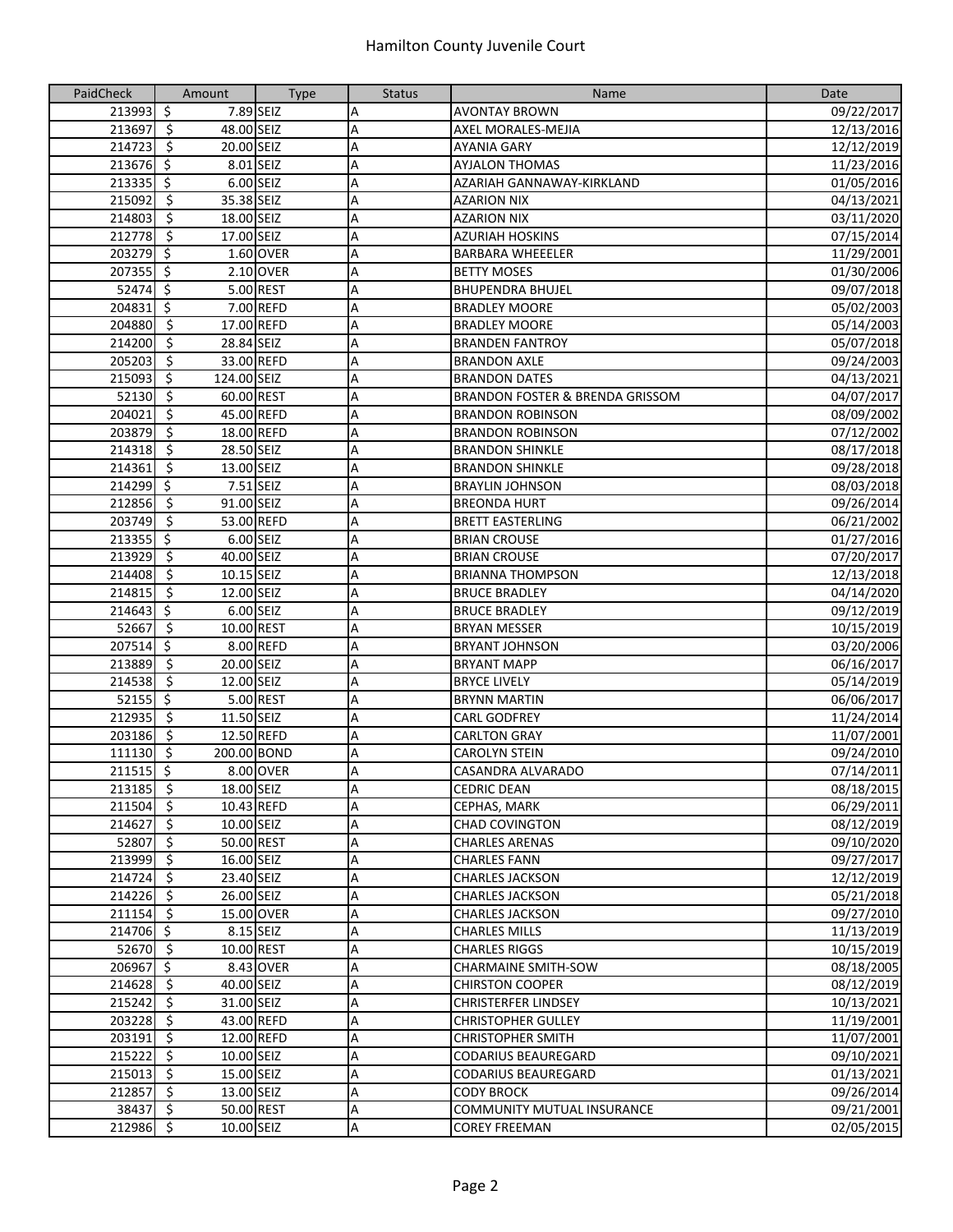| PaidCheck   | Amount                                  | <b>Type</b> | <b>Status</b> | Name                            | Date       |
|-------------|-----------------------------------------|-------------|---------------|---------------------------------|------------|
| 52932       | $\zeta$<br>313.54 REST                  |             | Α             | <b>COREY LAMPLEY</b>            | 06/10/2021 |
| 203691      | $\overline{\mathbf{5}}$                 | 12.00 REFD  | Α             | <b>CRAIG GERHARDSTEIN</b>       | 06/11/2002 |
| 214768      | $\overline{\varsigma}$                  | 29.58 OVER  | A             | <b>CSEA</b>                     | 01/28/2020 |
| 213374      | $\overline{\mathbf{S}}$<br>27.26 SEIZ   |             | A             | <b>CURDASHA WHITE</b>           | 03/01/2016 |
| 52884       | \$<br>100.00 REST                       |             | A             | <b>CVS PHARMACY</b>             | 04/13/2021 |
| 52628       | $\ddot{\mathsf{S}}$                     | 9.97 REST   | А             | <b>CYNSERE GRIGSBY-WILLIAMS</b> | 07/11/2019 |
| 213607      | $\ddot{\mathsf{s}}$<br>30.44 SEIZ       |             | Α             | DAEQUAWN DALE                   | 09/13/2016 |
| 215223      | \$<br>11.35 SEIZ                        |             | Α             | <b>DAKOTA PURVIS</b>            | 09/10/2021 |
| 204074      | -\$                                     | 30.00 REFD  |               |                                 |            |
| $214228$ \$ |                                         | 6.05 SEIZ   | А             | <b>DALRAY MARTIN</b>            | 08/30/2002 |
|             |                                         |             | Α             | DAMARCO MORRISON                | 05/21/2018 |
| 213919 \$   |                                         | 6.00 SEIZ   | Α             | DAMARIAN EDWARDS                | 07/12/2017 |
| 213361      | $\overline{\mathbf{r}}$                 | 6.12 SEIZ   | Α             | <b>DAMIEN BONNER</b>            | 02/05/2016 |
| 213234      | $\overline{\mathcal{S}}$<br>20.00 SEIZ  |             | Α             | <b>DAMONTE DUNKLIN</b>          | 10/07/2015 |
| 214646      | $\overline{\varsigma}$<br>20.00 SEIZ    |             | A             | <b>DANAISHA ST CLAIR</b>        | 09/12/2019 |
| 52134       | $\overline{\mathbf{5}}$<br>40.00 REST   |             | A             | <b>DANICA GORLEWSKI</b>         | 04/07/2017 |
| 203481      | $\ddot{\mathsf{S}}$                     | 4.00 OVER   | A             | DANIEL R JENNINGS               | 03/14/2002 |
| 214776      | -\$<br>12.82 SEIZ                       |             | А             | <b>DARELL THOMAS</b>            | 02/13/2020 |
| 212792      | $\ddot{\mathsf{S}}$                     | 5.05 SEIZ   | А             | <b>DARIAN MAPP</b>              | 07/30/2014 |
| 203618      | $\ddot{\mathsf{S}}$                     | 1.38 OVER   | Α             | <b>DARLENE KENNEY</b>           | 05/14/2002 |
| 214024 \$   |                                         | 6.66 SEIZ   | А             | <b>DASA GILES</b>               | 10/26/2017 |
| 214141      | $\overline{\xi}$<br>21.00 SEIZ          |             | А             | <b>DASHAUN FOREMAN</b>          | 03/01/2018 |
| 213073      | $\ddot{\mathsf{s}}$                     | 6.00 SEIZ   | Α             | <b>DASHAWN HARRELL</b>          | 05/05/2015 |
| 213337      | $\overline{\mathbf{v}}$<br>14.62 SEIZ   |             | Α             | <b>DASHAWN HARRELL</b>          | 01/05/2016 |
| 51686 \$    |                                         | 5.00 REST   | Α             | <b>DAVID HACK</b>               | 09/10/2014 |
| 203871      | $\overline{\mathfrak{s}}$               | 2.00 REFD   | A             | <b>DAVID HODGES</b>             | 07/12/2002 |
| 214023      | $\overline{\mathbf{5}}$<br>24.40 SEIZ   |             | A             | <b>DAVID RICHARDSON</b>         | 10/24/2017 |
| 213963      | $\ddot{\mathsf{s}}$<br>10.00 SEIZ       |             | A             | <b>DAVID STEEL</b>              | 08/22/2017 |
| 213186 \$   |                                         | $6.11$ SEIZ | А             | DAVID WOODS                     | 08/18/2015 |
| 214965      | $\ddot{\mathsf{s}}$<br>10.00 SEIZ       |             |               | DAVIONNA HUDSON-YOUNG           |            |
|             |                                         |             | А             |                                 | 11/12/2020 |
| 213941      | $\ddot{\mathsf{S}}$<br>151.00 SEIZ      |             | Α             | <b>DAVON HILL</b>               | 08/08/2017 |
| 213421      | $\ddot{\mathsf{s}}$<br>10.90 SEIZ       |             | А             | <b>DAVON HILL</b>               | 03/16/2016 |
| 52821       | $\overline{\mathbf{v}}$                 | 5.00 REST   | А             | <b>DAVONTE SUTTON</b>           | 11/12/2020 |
| 213773      | $\overline{\mathbf{S}}$<br>27.40 SEIZ   |             | Α             | DAWAYNE WILLIAMS-YOUNG          | 03/07/2017 |
| 213501      | $\zeta$<br>65.15 SEIZ                   |             | А             | <b>DAZION STRATTMAN</b>         | 06/07/2016 |
| 213842      | $\overline{\mathcal{S}}$<br>20.00 SEIZ  |             | Α             | <b>DAZION STRATTMAN</b>         | 05/09/2017 |
| 213707      | $\overline{\mathcal{S}}$                | 7.00 SEIZ   | A             | <b>DAZION STRATTMAN</b>         | 01/05/2017 |
| 214474      | $\overline{\mathbf{S}}$<br>11.00 SEIZ   |             | Α             | <b>DEAIRES SMITH</b>            | 02/14/2019 |
| 213708      | $\overline{\mathfrak{s}}$<br>13.05 SEIZ |             | A             | <b>DEANDRE JOHNSON</b>          | 01/05/2017 |
| 215016 \$   | 14.75 SEIZ                              |             | Α             | <b>DEANDRE PRICE</b>            | 01/13/2021 |
| 38854 \$    |                                         | 55.00 REST  | Α             | <b>DEBORAH BRUNSON</b>          | 01/07/2002 |
| 208558 \$   |                                         | 24.14 OVER  | А             | DEBORAH REED-BUCHANAN           | 02/26/2007 |
| 215077 \$   | 43.00 SEIZ                              |             | Α             | DEJANAE ANTHONY                 | 03/12/2021 |
| 212946 \$   |                                         | 8.00 SEIZ   | А             | <b>DEJUAN BURNS</b>             | 12/08/2014 |
| 213362      | $\ddot{\zeta}$<br>13.25 SEIZ            |             | А             | <b>DEMIKEO ALLEN</b>            | 02/05/2016 |
| 214857      | $\ddot{\varsigma}$<br>11.54 SEIZ        |             | А             | <b>DEMONIE CURTIS</b>           | 06/11/2020 |
| 215017      | $\overline{\mathbf{5}}$<br>206.80 SEIZ  |             | Α             | <b>DEMONIE CURTIS</b>           | 01/13/2021 |
| 213678      | $\ddot{\varsigma}$<br>10.00 SEIZ        |             | Α             | <b>DENISE WILLIAMS</b>          | 11/23/2016 |
| $214494$ \$ | 40.00 SEIZ                              |             | Α             | <b>DEONDRA THOMAS</b>           | 03/13/2019 |
| 214760 \$   | 29.00 SEIZ                              |             | Α             | <b>DEONDRE BURGIN</b>           | 01/14/2020 |
| 111994      | $\ddot{\mathsf{s}}$                     | 22.50 BOND  | А             | <b>DEPUTY HAYS #133</b>         | 11/14/2014 |
| 204433 \$   |                                         | 2.00 REFD   | Α             | <b>DEREK ROPER</b>              | 12/12/2002 |
|             |                                         |             |               |                                 |            |
| 204516 \$   |                                         | 8.00 REFD   | А             | <b>DEREK ROPER</b>              | 01/09/2003 |
| 213786 \$   |                                         | 7.00 SEIZ   | А             | <b>DERRICK PATTERSON</b>        | 03/14/2017 |
| 214727      | $\frac{1}{2}$<br>16.20 SEIZ             |             | Α             | <b>DERYKA MINOR</b>             | 12/12/2019 |
| 213322      | $\ddot{\varsigma}$<br>37.00 SEIZ        |             | А             | <b>DESHAWN BANKS</b>            | 12/22/2015 |
| 214142      | $\ddot{\varsigma}$<br>10.42 SEIZ        |             | А             | <b>DESHAWN BANKS</b>            | 03/01/2018 |
| 213847      | $\overline{\mathbf{5}}$<br>23.94 SEIZ   |             | Α             | <b>DEVAN HORTON</b>             | 05/22/2017 |
| 204434 \$   |                                         | 8.00 REFD   | A             | <b>DEVVIN HAIGHT</b>            | 12/12/2002 |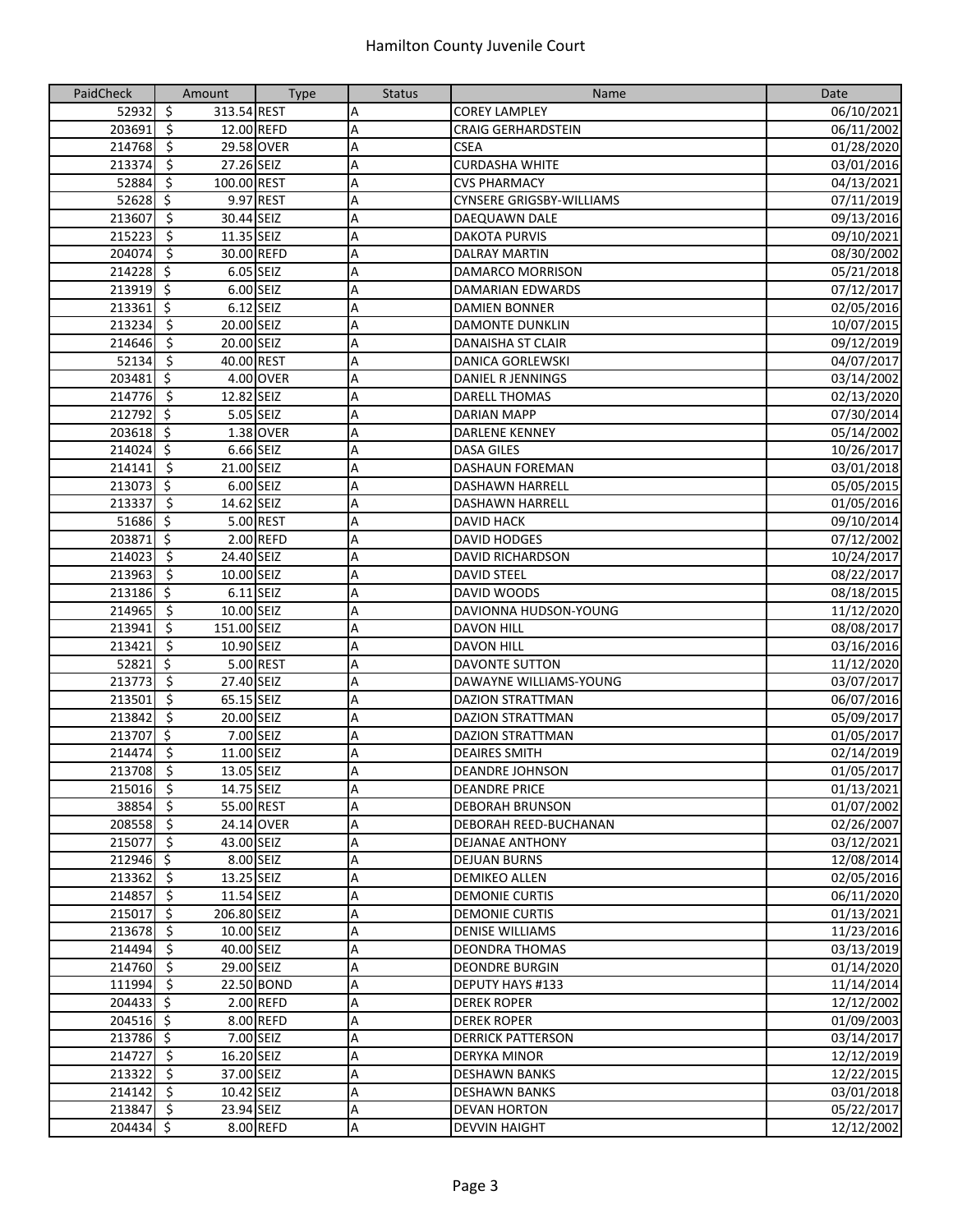| PaidCheck              | Amount                                 | <b>Type</b> | <b>Status</b> | Name                      | Date       |
|------------------------|----------------------------------------|-------------|---------------|---------------------------|------------|
| 213472                 | $\zeta$<br>10.00 SEIZ                  |             | Α             | DEWAYNE CUNNINGHAM        | 05/06/2016 |
| 214994                 | $\overline{\mathbf{5}}$<br>36.25 SEIZ  |             | A             | <b>DEWEY CURTIS</b>       | 12/11/2020 |
| $21\overline{4816}$ \$ |                                        | 7.04 SEIZ   | Α             | <b>DIMAREON MCCRAY</b>    | 04/14/2020 |
| 214391                 | $\ddot{\varsigma}$<br>11.00 SEIZ       |             | A             | <b>DIMAREON MCCRAY</b>    | 11/14/2018 |
| 212912                 | \$                                     | 5.36 SEIZ   | Α             | <b>DIONTE WILLIS</b>      | 11/07/2014 |
| 212793                 | \$<br>30.96 SEIZ                       |             | А             | <b>DMARCUS LATTIMORE</b>  | 07/30/2014 |
| 52592                  | \$                                     | 6.00 REST   | A             | <b>DOLLAR GENERAL</b>     | 05/14/2019 |
| 52373                  | $\zeta$                                | 6.66 REST   | А             | DOMINIQUE COLEMAN         | 04/03/2018 |
| 213422                 | $\zeta$<br>20.00 SEIZ                  |             | А             | DOMINIQUE WARREN          | 03/16/2016 |
| 207521                 | $\overline{\mathbf{S}}$                | 5.36 REFD   | А             | <b>DONEISHA COLBERT</b>   | 03/20/2006 |
| 203925                 | $\overline{\mathcal{S}}$               | 7.00 OVER   | Α             | <b>DONNA DEYE</b>         | 07/24/2002 |
| 210591                 | $\overline{\mathbf{S}}$                | 14.00 REFD  | Α             | <b>DONSHAE GENTRY</b>     | 09/03/2009 |
| 213699                 | $\overline{\mathbf{5}}$<br>10.00 SEIZ  |             | Α             | <b>DONYE ANDERSON</b>     | 12/13/2016 |
| 214253                 | $\overline{\mathcal{S}}$<br>22.00 SEIZ |             | A             | <b>DSEAN COAD</b>         | 06/08/2018 |
| 212870                 | $\ddot{\varsigma}$<br>15.00 SEIZ       |             | A             | <b>DSHAWN WILLIAMS</b>    | 10/08/2014 |
| 215178                 | \$                                     | 9.00 SEIZ   | A             | <b>DYSHOWEN SOCKWELL</b>  | 08/12/2021 |
| 213825                 | \$<br>12.25 SEIZ                       |             | А             | <b>EDWARD MUMPHREY</b>    | 04/14/2017 |
| 110485                 | $\zeta$<br>680.00 BOND                 |             | А             | <b>EDWARD PIERCE</b>      | 10/28/2008 |
| 110486                 | \$<br>680.00 BOND                      |             | Α             | <b>EDWARD PIERCE</b>      | 10/28/2008 |
| 213255                 | $\ddot{\mathsf{s}}$<br>15.75 SEIZ      |             | Α             | <b>ELIGAH COOPER</b>      | 10/19/2015 |
| 213894                 | $\overline{\mathbf{S}}$                | 8.00 SEIZ   | А             | <b>ELIJAH MOODY</b>       | 06/30/2017 |
| 205208                 | $\ddot{\varsigma}$                     | 44.00 REFD  | Α             | <b>ELIJAH WESS</b>        | 09/24/2003 |
| 107805                 | $\ddot{\varsigma}$                     | 45.00 BOND  | Α             | <b>ELLEN FREESE</b>       | 08/03/2004 |
| 52826                  | $\overline{\mathcal{S}}$               | 7.50 REST   | Α             | <b>ELLEN WILLIAMS</b>     | 11/12/2020 |
| 215179                 | ्                                      | 5.22 SEIZ   | Α             | <b>EMMANUEL EFETEVBIA</b> | 08/12/2021 |
| 214449                 | \$<br>19.72 SEIZ                       |             | A             | <b>EMMANUL MARTIN</b>     | 01/16/2019 |
| 215118                 | $\mathsf{S}$                           | 6.65 SEIZ   | A             | <b>ERIC BLACK</b>         | 05/13/2021 |
| 38390                  | $\overline{\mathbf{5}}$<br>11.00 REST  |             | А             | <b>ERIC DEUTSCH</b>       | 09/20/2001 |
| 210407                 | \$                                     | 13.00 OVER  | А             | <b>ERIC STAPLETON</b>     | 06/01/2009 |
| 214300                 | Ŝ.<br>20.00 SEIZ                       |             | A             | <b>ERNEST DIGGS</b>       | 08/03/2018 |
| 214906                 | $\zeta$                                | 6.00 SEIZ   | А             | <b>ESTEBAN ROJAS</b>      | 08/11/2020 |
| 52891                  | ऽ<br>16.68 REST                        |             | Α             | <b>EVELLA OWENS</b>       | 04/13/2021 |
| 52867                  | $\overline{\xi}$<br>50.00 REST         |             | Α             | <b>EVELLA OWENS</b>       | 02/12/2021 |
| 52663                  | $\zeta$<br>16.32 REST                  |             | А             | <b>FAMILY DOLLAR</b>      | 10/15/2019 |
| 214580                 | $\overline{\mathbf{S}}$<br>87.00 SEIZ  |             | Α             | <b>FANCI MAIBEN</b>       | 06/11/2019 |
| 203286                 | $\zeta$                                | 1.08 OVER   | A             | <b>FELISIA GAINES</b>     | 12/06/2001 |
| $52765$ \$             |                                        | 6.25 REST   | Α             | <b>FLOYD WALKER</b>       | 04/14/2020 |
| 214648                 | \$<br>24.75 SEIZ                       |             | A             | <b>FRANCISCO SILVA</b>    | 09/12/2019 |
| 214497 \$              | 31.20 SEIZ                             |             | Α             | <b>FRANEEK COBB</b>       | 03/13/2019 |
| 214409 \$              | 30.00 SEIZ                             |             | A             | <b>FRANK RANDLE</b>       | 12/13/2018 |
| 214968 \$              |                                        | 6.00 SEIZ   | А             | <b>GARREAJAH HOLMES</b>   | 11/12/2020 |
| 214728 \$              |                                        | 8.00 SEIZ   | Α             | <b>GEAMAYIA ROBINSON</b>  | 12/12/2019 |
| 214267 \$              | 31.67 SEIZ                             |             | А             | <b>GENERO JACKSON</b>     | 07/09/2018 |
| 214410                 | - \$<br>10.20 SEIZ                     |             | Α             | <b>GEORGE OWENS</b>       | 12/13/2018 |
| 214817                 | $\zeta$                                | 6.00 SEIZ   | А             | <b>GEORGE THOMAS</b>      | 04/14/2020 |
| 213008                 | $\overline{\mathbf{S}}$<br>19.00 SEIZ  |             | А             | <b>GEOVANNI COOPER</b>    | 03/03/2015 |
| $212993$ \$            |                                        | 6.00 SEIZ   | Α             | <b>GERRELL LIPSCOMB</b>   | 02/05/2015 |
| $213423$ \$            |                                        | 8.00 SEIZ   | Α             | <b>GERRELL LIPSCOMB</b>   | 03/16/2016 |
| 214498 \$              | 10.00 SEIZ                             |             | Α             | <b>GERRELL LIPSCOMB</b>   | 03/13/2019 |
| 214542 \$              | 16.00 SEIZ                             |             | А             | <b>GLADYS GARDNER</b>     | 05/14/2019 |
| 203904 \$              |                                        | 2.00 REFD   | А             | <b>GREG JONES</b>         | 07/22/2002 |
| $215281$ \$            | 10.00 SEIZ                             |             | А             | <b>GREGORY WILLIAMS</b>   | 11/10/2021 |
| 203591                 | $\ddot{\mathsf{S}}$                    | 20.00 REFD  | А             | <b>GUY COONS</b>          | 05/06/2002 |
| 203520 \$              | 100.00 REFD                            |             | Α             | <b>GUY COONS</b>          | 04/02/2002 |
| 203628                 | $\ddot{\varsigma}$                     | 20.00 REFD  | А             | <b>GUY COONS</b>          | 05/16/2002 |
| 51739                  | $\ddot{\varsigma}$<br>12.48 REST       |             | А             | H& M                      | 12/08/2014 |
| $214450$ \$            | 46.00 SEIZ                             |             | А             | <b>HAILEY BAUER</b>       | 01/16/2019 |
| 214837 \$              | 20.00 SEIZ                             |             | А             | <b>HAILEY BAUER</b>       | 05/14/2020 |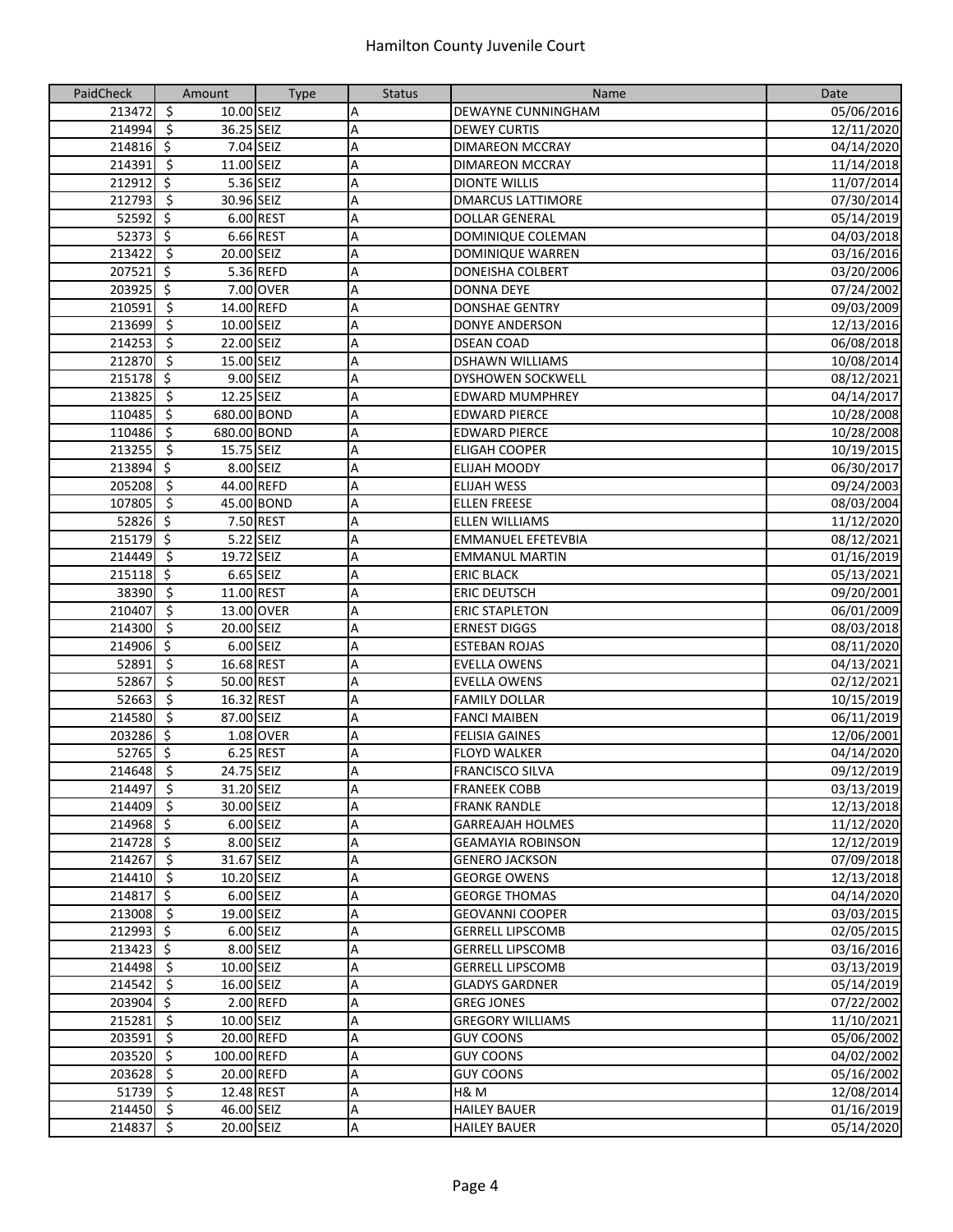| PaidCheck              | Amount                                         | <b>Type</b> | <b>Status</b> | Name                      | Date       |
|------------------------|------------------------------------------------|-------------|---------------|---------------------------|------------|
| 213237                 | $\zeta$<br>18.25 SEIZ                          |             | А             | <b>HALLUY WARREN</b>      | 10/07/2015 |
| 52982                  | $\overline{\boldsymbol{\zeta}}$<br>351.16 REST |             | A             | <b>HUNTER HAYES</b>       | 09/10/2021 |
| 213896 \$              |                                                | 7.00 SEIZ   | A             | <b>IGNATIUS MCFARLAND</b> | 06/30/2017 |
| 213710                 | $\ddot{\mathsf{s}}$<br>16.00 SEIZ              |             | A             | <b>IGNATIUS MCFARLAND</b> | 01/05/2017 |
| 213010                 | $\overline{\mathbf{5}}$<br>37.00 SEIZ          |             | А             | <b>INDIASIA LUMPKIN</b>   | 03/03/2015 |
| 215298                 | $\ddot{\mathsf{S}}$                            | 9.00 SEIZ   | А             | <b>ISAIAH ROBINSON</b>    | 12/13/2021 |
| 214805                 | \$<br>11.16 SEIZ                               |             | Α             | <b>ISIAH GRIMES</b>       | 03/11/2020 |
| 215246                 | - \$<br>26.00 SEIZ                             |             | А             | <b>ISIAH RILEY</b>        | 10/13/2021 |
| 213656                 | $\ddot{\varsigma}$<br>26.88 SEIZ               |             | А             | <b>ISIAH TERRELL</b>      | 11/09/2016 |
| 214521                 | ऽ<br>10.00 SEIZ                                |             | A             | IZAYIAH GANNAWAY-KIRKLAND | 04/11/2019 |
| 212898                 | $\zeta$                                        | 7.00 SEIZ   | А             | <b>JABARI CORNIST</b>     | 10/28/2014 |
| 52538                  | $\overline{\mathcal{S}}$<br>33.34 REST         |             | Α             | <b>JACOB GUINN</b>        | 02/14/2019 |
| 52208                  | $\overline{\mathcal{S}}$<br>50.00 REST         |             | Α             | <b>JACOB GUINN</b>        | 09/06/2017 |
| 52695                  | $\overline{\mathbf{5}}$<br>100.00 REST         |             | Α             | <b>JACOB GUINN</b>        | 12/12/2019 |
| 52142                  | $\zeta$<br>25.00 REST                          |             | A             | <b>JACOB GUINN</b>        | 05/03/2017 |
| 52506                  | -\$<br>50.00 REST                              |             | А             | <b>JACOB GUINN</b>        | 12/13/2018 |
| 52520                  | -\$<br>50.00 REST                              |             | А             | <b>JACOB GUINN</b>        | 01/16/2019 |
| 52602                  | 66.68 REST<br>-\$                              |             | Α             | <b>JACOB GUINN</b>        | 05/14/2019 |
| 214451                 | $\zeta$<br>41.00 SEIZ                          |             | А             | <b>JACOB KILGORE</b>      | 01/16/2019 |
| 208755                 | $\ddot{\varsigma}$                             | 9.70 OVER   | А             | <b>JACQUELINE BARRETT</b> | 05/03/2007 |
| 213729                 | $\overline{\mathbf{5}}$<br>150.00 REFD         |             | Α             | JACQUELYN TOWNSEND        | 01/19/2017 |
| 215060                 | $\ddot{\mathsf{S}}$                            | 6.00 SEIZ   | Α             | <b>JAHMARAE WHIPPLE</b>   | 03/11/2021 |
| 213264                 | $\overline{\mathcal{S}}$<br>13.00 SEIZ         |             | A             | <b>JALEN DAVIS</b>        | 10/28/2015 |
| 214183                 | $\overline{\mathbf{v}}$<br>51.45 SEIZ          |             | Α             | <b>JAMAR FLAGG</b>        | 04/11/2018 |
| 213819                 | $\overline{\phantom{a}}$<br>12.00 SEIZ         |             | A             | <b>JAMAR FLAGG</b>        | 04/13/2017 |
| 214108                 | \$<br>13.25 SEIZ                               |             | Α             | <b>JAMERIS IRVIN</b>      | 01/23/2018 |
| 213643                 | $\ddot{\mathsf{S}}$                            | 6.00 SEIZ   | Α             | <b>JAMES JOHNSON</b>      | 10/19/2016 |
| 215247                 | $\zeta$<br>10.00 SEIZ                          |             | А             | <b>JAMES JONES</b>        | 10/13/2021 |
| 212937                 | $\ddot{\mathsf{S}}$                            | 8.00 SEIZ   | Α             | <b>JAMES RACHEL</b>       | 11/24/2014 |
| 213295                 | $\overline{\boldsymbol{\zeta}}$<br>22.37 SEIZ  |             | А             | <b>JAMES RACHEL</b>       | 11/20/2015 |
| 215045                 | $\ddot{\varsigma}$                             | 9.86 SEIZ   | А             | <b>JAMYA WILLIAMS</b>     | 02/12/2021 |
| 213076                 | $\overline{\mathbf{5}}$<br>40.00 SEIZ          |             | А             | <b>JANEKO MAPP</b>        | 05/05/2015 |
| 52586                  | $\ddot{\mathsf{S}}$                            | 7.49 REST   | А             | <b>JANET MALEY</b>        | 05/14/2019 |
| 214819                 | $\overline{\mathbf{5}}$<br>33.00 SEIZ          |             | Α             | <b>JAQUAN HUNTER</b>      | 04/14/2020 |
| 215096                 | $\overline{\mathbf{5}}$<br>10.00 SEIZ          |             | A             | <b>JARIAH SWAIN</b>       | 04/13/2021 |
| 214908 \$              |                                                | 6.41 SEIZ   | А             | <b>JASHAUN RAMSEY</b>     | 08/11/2020 |
| 52869                  | -\$<br>195.00 REST                             |             | A             | <b>JASON CROCKETT</b>     | 02/12/2021 |
| 214880 \$              |                                                | 9.00 SEIZ   | A             | <b>JAY JACKSON</b>        | 07/13/2020 |
| $213617$ \$            | 20.00 SEIZ                                     |             | A             | <b>JAYLEN BURKES</b>      | 09/22/2016 |
| 214777 \$              |                                                | 5.50 SEIZ   | A             | <b>JAYLIN CHAMBERS</b>    | 02/13/2020 |
| 214997 \$              | 20.00 SEIZ                                     |             | А             | <b>JAYON DAVIS</b>        | 12/11/2020 |
| 213324 \$              | 15.00 SEIZ                                     |             | Α             | <b>JAYSHAWN MITCHELL</b>  | 12/22/2015 |
| 210259 \$              |                                                | 7.25 REFD   | А             | <b>JAYSON BACCUS</b>      | 03/10/2009 |
| $21\overline{3527}$ \$ |                                                | 6.75 SEIZ   | А             | JEFFERY GARDNER           | 06/27/2016 |
| $204145$ \$            |                                                | 8.00 REFD   | А             | <b>JEFFREY NAPIER</b>     | 09/20/2002 |
| 204018 \$              |                                                | 24.00 REFD  | A             | <b>JEFFREY NAPIER</b>     | 08/09/2002 |
| 212784 \$              | 27.00 SEIZ                                     |             | А             | <b>JEMAL ANDERSON</b>     | 07/17/2014 |
| $214778$ \$            |                                                | 9.25 SEIZ   | A             | <b>JENDAYI HAWKINS</b>    | 02/13/2020 |
| $53014$ \$             | 50.00 REST                                     |             | Α             | JENNIFER MILLER           | 12/13/2021 |
| 213900 \$              | 10.00 SEIZ                                     |             | А             | <b>JERAMIAH BRYER</b>     | 06/30/2017 |
| 213890 \$              |                                                | 7.00 SEIZ   | А             | JERAMIAH JOHNSON          | 06/16/2017 |
| 52477 \$               | 180.00 REST                                    |             | А             | JERED SPECHT              | 10/04/2018 |
| 215061 \$              | 220.00 SEIZ                                    |             | Α             | <b>JEREMIAH STEINMETZ</b> | 03/11/2021 |
| 214731                 | $\ddot{\varsigma}$<br>12.00 SEIZ               |             | А             | <b>JERMAINE BROWN</b>     | 12/12/2019 |
| $21\overline{4500}$ \$ | 26.00 SEIZ                                     |             | А             | <b>JERRELL HARRIS</b>     | 03/13/2019 |
| 51732                  | $\ddot{\varsigma}$<br>40.00 REST               |             | А             | <b>JERROD HEYDINGER</b>   | 11/07/2014 |
| $51820 \div$           |                                                | 5.00 REST   | А             | JERROD HEYDINGER          | 05/05/2015 |
| $51854 - 5$            |                                                | 15.00 REST  | А             | <b>JERROD HEYDINGER</b>   | 07/08/2015 |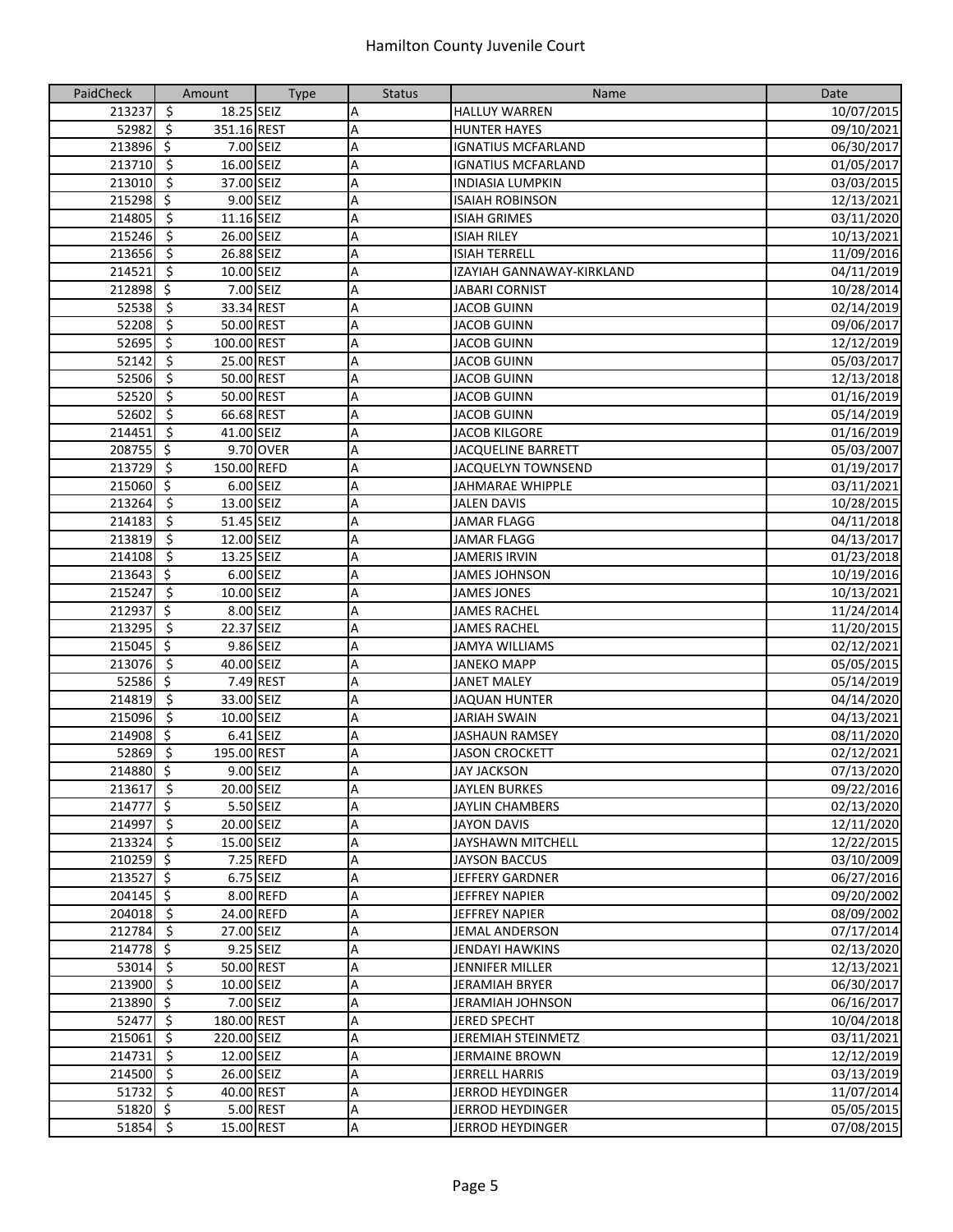| PaidCheck   | Amount                                        | <b>Type</b> | <b>Status</b> | Name                        | Date       |
|-------------|-----------------------------------------------|-------------|---------------|-----------------------------|------------|
| 51698       | $\ddot{\varsigma}$<br>40.00 REST              |             | Α             | <b>JERROD HEYDINGER</b>     | 09/10/2014 |
| 52769       | $\overline{\mathbf{5}}$<br>25.00 REST         |             | Α             | <b>JERSEY MIKES</b>         | 04/14/2020 |
| 214868      | $\overline{\mathsf{S}}$<br>185.00 REFD        |             | A             | <b>JESSICA COOK</b>         | 06/19/2020 |
| 215098      | $\overline{\mathbf{5}}$<br>33.00 SEIZ         |             | A             | <b>JEVON WASHINGTON</b>     | 04/13/2021 |
| 213580      | $\overline{\mathbf{5}}$<br>19.50 SEIZ         |             | A             | <b>JHON OLAGBEMIRO</b>      | 08/17/2016 |
| 214365      | $\zeta$<br>11.00 SEIZ                         |             | А             | <b>JHONA OLAGBEMIRO</b>     | 10/04/2018 |
| 204520      | -\$<br>16.00 REFD                             |             | Α             | <b>JIMMY SMITH</b>          | 01/09/2003 |
| 204630      | -\$<br>100.00 REFD                            |             | Α             | <b>JIMMY SMITH</b>          | 02/18/2003 |
| 214018      | -\$<br>10.00 SEIZ                             |             | Α             | <b>JIRMAIN PARHAM</b>       | 10/18/2017 |
| 203483 \$   |                                               | 4.00 OVER   | Α             | JOAN GRUBBS                 | 03/14/2002 |
| 51856       | $\ddot{\varsigma}$<br>773.04 REST             |             | A             | <b>JOAN SIEGEL</b>          | 08/11/2015 |
| 53005       | $\overline{\mathbf{v}}$<br>10.00 REST         |             | Α             | JOHNATHAN ROBINSON          | 11/10/2021 |
| 53016       | \$<br>20.00 REST                              |             | А             | JOHNATHAN ROBINSON          | 12/13/2021 |
| 213881      | $\overline{\mathbf{S}}$                       | 5.90 SEIZ   | A             | <b>JONAS FRANKLIN</b>       | 06/12/2017 |
| 215099      | $\overline{\mathbf{S}}$<br>40.00 SEIZ         |             | A             | <b>JONI TRAVIS</b>          | 04/13/2021 |
| 52652       | ऽ<br>50.00 REST                               |             | A             | <b>JORDAN TAYLOR</b>        | 09/12/2019 |
| 52638       | \$<br>22.25 REST                              |             | А             | <b>JORDAN TAYLOR</b>        | 08/12/2019 |
| 52035       | $\zeta$<br>50.00 REST                         |             | А             | <b>JOSEPH UEHLEIN</b>       | 09/06/2016 |
| 215062      | \$<br>10.00 SEIZ                              |             | Α             | JOSHUA SMITH                | 03/11/2021 |
| 213267      | $\ddot{\mathsf{S}}$                           | 7.00 SEIZ   | А             | JOSHUA THOMPSON             | 10/28/2015 |
| 213239      | $\overline{\boldsymbol{\zeta}}$<br>22.00 SEIZ |             | А             | <b>JOSHUA WILLIAMS</b>      | 10/07/2015 |
| 215081      | $\zeta$<br>150.00 REFD                        |             | Α             | <b>JOSHUA WOODS</b>         | 04/01/2021 |
| 213436      | $\zeta$<br>129.15 SEIZ                        |             | Α             | <b>JUAN ORSO</b>            | 03/30/2016 |
| 215282      | $\overline{\mathfrak{s}}$<br>10.00 SEIZ       |             | Α             | <b>JUELZ LONG</b>           | 11/10/2021 |
| 52369       | $\overline{\mathbf{S}}$<br>12.00 REST         |             | A             | <b>JUJUAN DAVIS</b>         | 04/03/2018 |
| 214934 \$   |                                               | 6.00 SEIZ   | A             | <b>JULIAN WALLACE</b>       | 09/10/2020 |
| 205460 \$   |                                               | 7.00 OVER   | A             | <b>JULIE PRICE</b>          | 01/15/2004 |
| $52296$ \$  | 322.59 REST                                   |             | А             | <b>JUNIOR ORTIZ</b>         | 01/09/2018 |
| 214076      | - \$<br>25.00 SEIZ                            |             | А             | <b>KAANDRE ERVIN</b>        | 12/14/2017 |
| 213515      | \$<br>12.00 SEIZ                              |             | Α             | <b>KALEB KIDD</b>           | 06/15/2016 |
| 213644 \$   |                                               | 6.75 SEIZ   | А             | <b>KALEB KIDD</b>           | 10/19/2016 |
| $213930$ \$ | 10.00 SEIZ                                    |             | А             | <b>KALIYAH GRESHAM</b>      | 07/20/2017 |
| 215225      | $\ddot{\mathsf{S}}$                           | 5.96 SEIZ   | Α             | <b>KAMERON PRINGLE</b>      | 09/10/2021 |
| 213920 \$   |                                               | 8.86 SEIZ   | А             | <b>KAMICO EVANS</b>         | 07/12/2017 |
| $212738$ \$ |                                               | 8.50 SEIZ   | Α             | <b>KAMICO EVANS</b>         | 06/16/2014 |
| 212949 \$   |                                               | 5.95 SEIZ   | A             | <b>KAMICO EVANS</b>         | 12/08/2014 |
| $213226$ \$ | 134.00 REFD                                   |             | Α             | <b>KATHLEEN PRINGLE</b>     | 09/17/2015 |
| 213942      | \$<br>10.30 SEIZ                              |             | Α             | <b>KAYAN HARVIN</b>         | 08/08/2017 |
| 214026 \$   | 37.00 SEIZ                                    |             | A             | <b>KAYLA SIMMONS</b>        | 10/26/2017 |
| $52213$ \$  |                                               | 5.00 REST   | А             | <b>KEHINDE AKINDELE</b>     | 09/06/2017 |
| $52238$ \$  |                                               | 10.00 REST  | А             | <b>KEHINDE AKINDELE</b>     | 10/04/2017 |
| $52387$ \$  |                                               | 6.66 REST   | Α             | <b>KEHINDE AKINDELE</b>     | 04/03/2018 |
| $213561$ \$ | 19.28 SEIZ                                    |             | А             | <b>KEITH WILLIAMS</b>       | 07/27/2016 |
| 214394 \$   |                                               | 7.80 SEIZ   | А             | <b>KEJOHN TUBBS</b>         | 11/14/2018 |
| 52579 \$    | 61.04 REST                                    |             | А             | <b>KELLEY ELIZABETH</b>     | 04/09/2019 |
| $215226$ \$ |                                               | 7.91 SEIZ   | Α             | <b>KELLIAH WEST</b>         | 09/10/2021 |
| $52488$ \$  | 27.00 REST                                    |             | Α             | <b>KELLY YOUTH</b>          | 11/15/2018 |
| $213975$ \$ | 38.00 SEIZ                                    |             | Α             | <b>KENNETH GILES</b>        | 09/06/2017 |
| 213287      | $\ddot{\mathsf{s}}$<br>10.00 SEIZ             |             | Α             | <b>KENNETH GILES</b>        | 11/10/2015 |
| $212826$ \$ | 45.00 SEIZ                                    |             | А             | <b>KENNETH HARMON</b>       | 08/28/2014 |
| 214882 \$   | 10.00 SEIZ                                    |             | А             | <b>KENYHLA SPEARS</b>       | 07/13/2020 |
| 214250 \$   |                                               | 6.00 SEIZ   | А             | <b>KEVI MENDEZ GONZALEZ</b> | 06/08/2018 |
| 204695 \$   |                                               | 7.00 REFD   | А             | <b>KEVIN COOK</b>           | 03/14/2003 |
| 204664 \$   |                                               | 10.00 REFD  | А             | <b>KEVIN COOK</b>           | 03/07/2003 |
| 213094 \$   | 178.00 REFD                                   |             | А             | <b>KEVIN DAUGHERTY</b>      | 05/13/2015 |
| $213629$ \$ |                                               | 8.52 SEIZ   | А             | <b>KEVIN GARDNER</b>        | 10/04/2016 |
| $213791$ \$ | 48.85 SEIZ                                    |             | А             | <b>KEVIN GARDNER</b>        | 03/21/2017 |
| $203524$ \$ |                                               | 4.00 REFD   | А             | <b>KEVIN GRAVES</b>         | 04/02/2002 |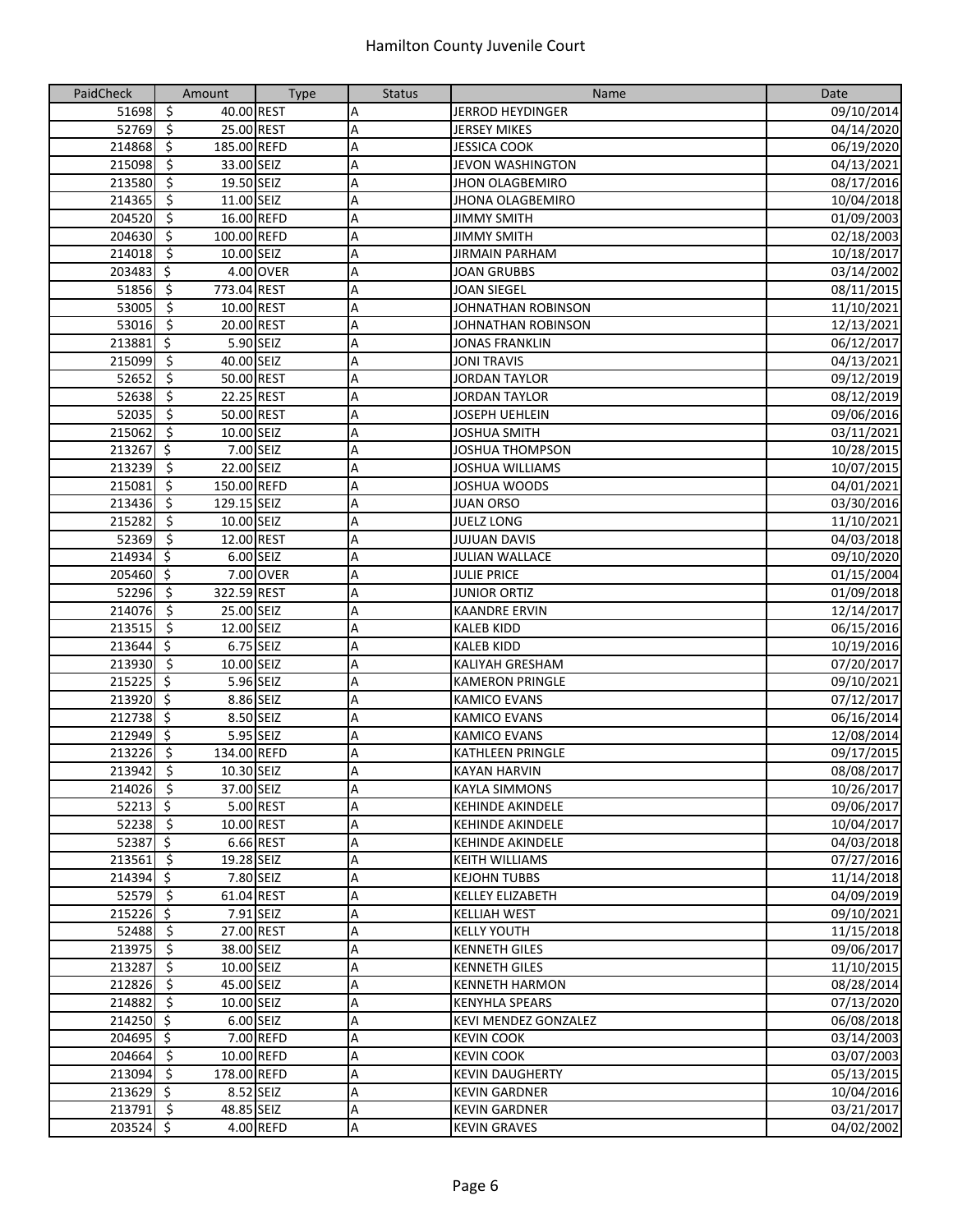| PaidCheck              | Amount                                        | <b>Type</b> | <b>Status</b>             | Name                     | Date       |
|------------------------|-----------------------------------------------|-------------|---------------------------|--------------------------|------------|
| 213347                 | $\zeta$<br>22.00 SEIZ                         |             | Α                         | <b>KEYLON MCCURDY</b>    | 01/11/2016 |
| 213079                 | $\overline{\boldsymbol{\zeta}}$<br>10.10 SEIZ |             | A                         | <b>KEYMALE BRITTEN</b>   | 05/05/2015 |
| $214004$ \$            | 17.76 SEIZ                                    |             | A                         | <b>KEYONNE MANN</b>      | 10/04/2017 |
| 211517                 | $\zeta$                                       | 2.50 REFD   | A                         | <b>KIMBERLIE DOBBS</b>   | 07/14/2011 |
| 52113                  | $\overline{\mathbf{5}}$<br>39.99 REST         |             | Α                         | KOHLS DEPT STORE         | 03/08/2017 |
| 52456                  | -\$<br>113.94 REST                            |             | А                         | <b>KOHLS DEPT STORE</b>  | 08/07/2018 |
| 52595                  | -\$<br>89.00 REST                             |             | A                         | <b>KOHLS STORE</b>       | 05/14/2019 |
| 52613                  | -\$                                           | 5.04 REST   | A                         | <b>KROGERS STORE</b>     | 06/11/2019 |
| 215283                 | -\$<br>50.00 SEIZ                             |             | A                         | <b>KYDELL BAUGH</b>      | 11/10/2021 |
| 208040 \$              |                                               | 6.25 REFD   | A                         | <b>KYMONNE WISE</b>      | 09/07/2006 |
| $212900$ \$            | 10.00 SEIZ                                    |             | A                         | <b>KYREE PRATHER</b>     | 10/28/2014 |
| 213288                 | ्र                                            | 9.00 SEIZ   | A                         | <b>LADAVION MINGO</b>    | 11/10/2015 |
| 213220                 | $\overline{\boldsymbol{\zeta}}$<br>39.00 SEIZ |             | A                         | LADD DUBOSE              | 09/09/2015 |
| 52716                  | \$<br>30.00 REST                              |             | A                         | LADEIDNE MANGO           | 01/14/2020 |
| 52647                  | $\ddot{\mathsf{s}}$<br>30.00 REST             |             | A                         | <b>LADEIDNE MANGO</b>    | 08/12/2019 |
| 214501                 | \$                                            | 5.73 SEIZ   | Α                         | <b>LADON CRUTCHFIELD</b> | 03/13/2019 |
| 207516 \$              |                                               | 7.10 REFD   | А                         | LAKESHA L LEE            | 03/20/2006 |
| 215122                 | $\ddot{\varsigma}$<br>14.00 SEIZ              |             | А                         | <b>LAMAR SPIKES</b>      | 05/13/2021 |
| 215049                 | -\$<br>10.95 SEIZ                             |             | A                         | <b>LAMAR SUGGS</b>       | 02/12/2021 |
|                        | 46.49 SEIZ<br>-\$                             |             |                           | <b>LAMONT FREENY</b>     |            |
| 214808                 | $\overline{\boldsymbol{\zeta}}$<br>30.00 SEIZ |             | А                         |                          | 03/11/2020 |
| 214196                 |                                               |             | A                         | LAMONT JOHNSON           | 04/23/2018 |
| 215063                 | \$<br>28.00 SEIZ                              |             | A                         | <b>LARRY WASHINGTON</b>  | 03/11/2021 |
| 215239                 | $\overline{\mathbf{5}}$<br>150.00 REFD        |             | A                         | <b>LASHON VALENTINE</b>  | 10/07/2021 |
| 52738                  | \$<br>285.00 REST                             |             | $\overline{A}$            | <b>LAZARUS STORE</b>     | 03/11/2020 |
| $21\overline{4969}$ \$ |                                               | 5.26 SEIZ   | A                         | <b>LEBRONTAE RAY</b>     | 11/12/2020 |
| 214605                 | $\ddot{\mathsf{s}}$<br>115.00 SEIZ            |             | A                         | LEKEIF JOHNSON           | 07/11/2019 |
| 214322                 | $\zeta$                                       | 7.00 SEIZ   | A                         | <b>LEKEIF JOHNSON</b>    | 08/17/2018 |
| 38447                  | -\$<br>20.00 REST                             |             | A                         | LEO RICHARDSON           | 09/21/2001 |
| 207208                 | -\$                                           | 13.00 OVER  | A                         | <b>LEONA EDENS</b>       | 12/01/2005 |
| 213240                 | -\$                                           | 7.00 SEIZ   | A                         | LEONTAE BAXTER           | 10/07/2015 |
| 52050 \$               |                                               | 5.00 REST   | A                         | LILNIAH LATIMER          | 11/09/2016 |
| 51713 \$               |                                               | 6.68 REST   | A                         | LILNIAH LATTIMER         | 10/08/2014 |
| 214171                 | $\ddot{\varsigma}$<br>20.00 SEIZ              |             | A                         | <b>LLOYD BRICE</b>       | 04/03/2018 |
| 213201                 | $\ddot{\mathsf{S}}$<br>24.00 SEIZ             |             | А                         | <b>LOGAN SHEEHAN</b>     | 08/26/2015 |
| 203658                 | ्र                                            | 2.00 OVER   | $\overline{A}$            | <b>LORETTA ALLEN</b>     | 05/29/2002 |
| 52425                  | $\overline{\boldsymbol{\zeta}}$<br>25.00 REST |             | A                         | <b>MACKENZIE BARRETT</b> | 06/04/2018 |
| $52549$ \$             | 139.50 REST                                   |             | Α                         | <b>MACY STORE</b>        | 02/14/2019 |
| $52249$ \$             |                                               | 5.00 REST   | A                         | <b>MACY STORE</b>        | 11/06/2017 |
| $52337$ \$             | 60.00 REST                                    |             | A                         | <b>MACYS STORE</b>       | 02/13/2018 |
| $214824$ \$            |                                               | $6.41$ SEIZ | A                         | <b>MAEKAYLA HURT</b>     | 04/14/2020 |
| 212871 \$              | 45.50 SEIZ                                    |             | A                         | <b>MAKELL MCBRIDE</b>    | 10/08/2014 |
| 213943 \$              | 20.00 SEIZ                                    |             | Α                         | <b>MALAKHI BILBREW</b>   | 08/08/2017 |
| 212872 \$              | 10.25 SEIZ                                    |             | Α                         | <b>MALIK BLANCHARD</b>   | 10/08/2014 |
| 214825                 | $\ddot{\mathsf{s}}$<br>18.10 SEIZ             |             | Α                         | <b>MALIK PROVENS</b>     | 04/14/2020 |
| 214098 \$              | 29.50 SEIZ                                    |             | Α                         | <b>MALIK STEWART</b>     | 01/09/2018 |
| $213241$ \$            | 10.00 SEIZ                                    |             | A                         | <b>MALIK THOMPSON</b>    | 10/07/2015 |
| 207310 \$              |                                               | 2.00 OVER   | Α                         | <b>MANESH PATEL</b>      | 01/10/2006 |
| $214653$ \$            | 40.25 SEIZ                                    |             | Α                         | <b>MARCUS PRICE</b>      | 09/12/2019 |
| 51855 \$               |                                               | 5.00 REST   | A                         | <b>MARIA BAKER</b>       | 07/08/2015 |
| 213170 \$              |                                               | 5.00 OVER   | A                         | <b>MARINA BRANCH</b>     | 07/28/2015 |
| 214027 \$              | 15.00 SEIZ                                    |             | A                         | <b>MARIO GIBSON</b>      | 10/26/2017 |
| 214302 \$              | 20.00 SEIZ                                    |             | А                         | <b>MARIO GIBSON</b>      | 08/03/2018 |
| 214654 \$              | 13.00 SEIZ                                    |             | A                         | <b>MARIO GIBSON</b>      | 09/12/2019 |
| 203189 \$              |                                               | 50.00 REFD  | Α                         | <b>MARIO MILLER</b>      | 11/07/2001 |
| 214937                 | \$<br>13.52 SEIZ                              |             | Α                         | <b>MARION BURDINE</b>    | 09/10/2020 |
| 213382                 | $\ddot{\varsigma}$<br>11.50 SEIZ              |             | Α                         | <b>MARK DUKES</b>        | 03/01/2016 |
| $214502 \div$          | 30.00 SEIZ                                    |             | $\boldsymbol{\mathsf{A}}$ | <b>MARKEL HARDY</b>      | 03/13/2019 |
| 214269 \$              | 23.00 SEIZ                                    |             | A                         | <b>MARKELL MCCLURE</b>   | 07/09/2018 |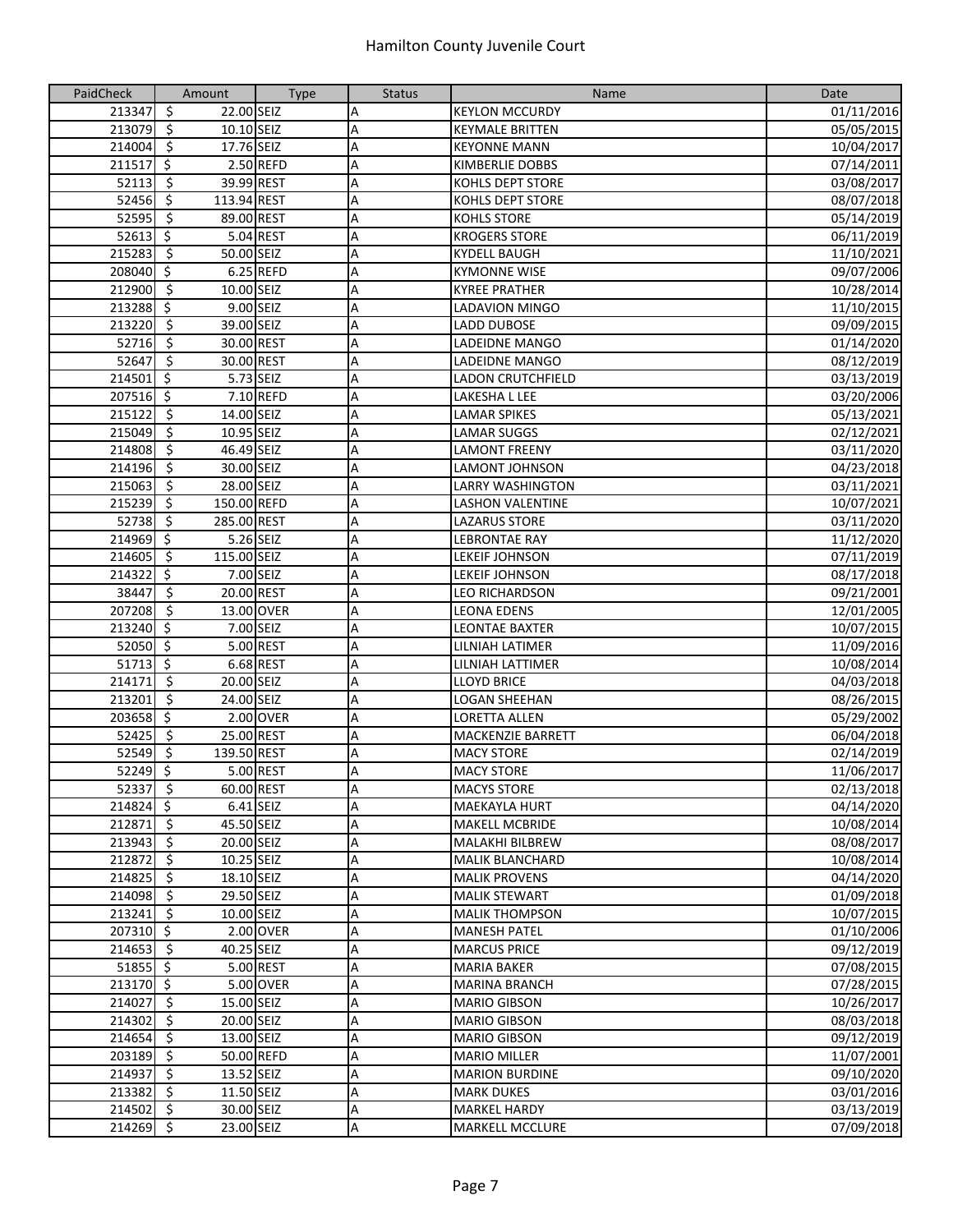| PaidCheck              | Amount                                                           | <b>Type</b> | <b>Status</b> | Name                                                | Date                     |
|------------------------|------------------------------------------------------------------|-------------|---------------|-----------------------------------------------------|--------------------------|
| 213457                 | $\ddot{\varsigma}$<br>10.00 SEIZ                                 |             | Α             | <b>MARQUEZ BROADNAX</b>                             | 04/12/2016               |
| 212915                 | $\overline{\mathbf{5}}$<br>20.00 SEIZ                            |             | A             | <b>MARQUIS HICKS</b>                                | 11/07/2014               |
| 214970                 | $\overline{\mathbf{5}}$<br>20.00 SEIZ                            |             | A             | <b>MARQUONTAY WHITE</b>                             | 11/12/2020               |
| 52407                  | $\ddot{\mathsf{s}}$<br>10.00 REST                                |             | A             | <b>MARSHALLS STORE</b>                              | 05/07/2018               |
| $213310$ \$            |                                                                  | 6.00 SEIZ   | A             | <b>MARVION KNOX</b>                                 | 12/07/2015               |
| 203292                 | \$                                                               | 12.21 OVER  | A             | <b>MARY BATES</b>                                   | 12/06/2001               |
| 52430                  | -\$<br>20.00 REST                                                |             | Α             | <b>MARY SAMPSON</b>                                 | 06/04/2018               |
| 213202                 | -\$<br>23.21 SEIZ                                                |             | A             | <b>MATTHEW LYONS</b>                                | 08/26/2015               |
| 52206                  | 99.99 REST<br>- \$                                               |             | A             | <b>MATTHEW WALLACE</b>                              | 09/06/2017               |
| $215065$ \$            |                                                                  | 6.00 SEIZ   | Α             | <b>MAURICE MCCLURE</b>                              | 03/11/2021               |
| 213166                 | -\$                                                              | 44.00 OVER  | A             | <b>MAYCKOL PEREZ</b>                                | 07/17/2015               |
| 52801                  | $\overline{\mathbf{5}}$<br>10.00 REST                            |             | A             | <b>MEDTRONIC SUPPLIES</b>                           | 08/11/2020               |
| 52436                  | $\overline{\mathbf{5}}$<br>64.65 REST                            |             | Α             | <b>MEIJER STORE</b>                                 | 07/11/2018               |
| 52666                  | $\overline{\mathbf{5}}$<br>10.43 REST                            |             | A             | <b>MEIJER STORE</b>                                 | 10/15/2019               |
| 213611                 | $\ddot{\mathsf{S}}$                                              | 6.00 SEIZ   | A             | <b>MEKHI LEWIS</b>                                  | 09/13/2016               |
| 52159                  | $\overline{\varsigma}$<br>56.49 REST                             |             | A             | <b>MELISSA &amp; CHRISTIAN SERGER</b>               | 06/06/2017               |
| 212805                 | -\$<br>24.00 SEIZ                                                |             | A             | <b>MICHAEL ALVAREZ</b>                              | 08/06/2014               |
| 204736                 | -\$                                                              | 14.00 REFD  | А             | <b>MICHAEL BROWN</b>                                | 03/28/2003               |
| 214884                 | -\$<br>24.00 SEIZ                                                |             | A             | <b>MICHAEL HOLMES</b>                               | 07/13/2020               |
| 213964                 | \$<br>21.50 SEIZ                                                 |             | A             | <b>MICHAEL OWENS</b>                                | 08/22/2017               |
| 204382                 | $\ddot{\mathsf{S}}$                                              | 6.00 REFD   | Α             | <b>MICHAEL PENNY</b>                                | 12/02/2002               |
|                        | \$<br>10.00 SEIZ                                                 |             |               | <b>MICHAEL ROBINSON</b>                             | 07/27/2016               |
| 213563                 | ऽ                                                                | 8.00 SEIZ   | A             |                                                     |                          |
| 213413                 |                                                                  |             | A             | <b>MICHAEL WHITE</b>                                | 03/07/2016               |
| 52877                  | $\overline{\mathbf{5}}$<br>60.00 REST<br>$\overline{\mathbf{5}}$ |             | A             | <b>MICHELLE KNITTLE</b>                             | 03/11/2021               |
| 52089                  | 25.00 REST<br>$\zeta$                                            |             | A             | <b>MICHELLE KNITTLE</b>                             | 01/09/2017               |
| 215021                 | $\overline{\mathbf{5}}$                                          | 7.00 SEIZ   | A             | <b>MIKALE BONNER</b>                                | 01/13/2021               |
| 214415                 | 11.26 SEIZ                                                       |             | A             | <b>MIKAYLA HAIRSTON</b>                             | 12/13/2018               |
| 213965                 | -\$<br>10.25 SEIZ                                                |             | Α             | <b>MIRACLE GILBERT</b>                              | 08/22/2017               |
| 52756<br>208539 \$     | -\$<br>25.00 REST                                                | 6.70 OVER   | А             | <b>MONESHIA JACKSON</b><br><b>MONIQUE DAUGHERTY</b> | 03/11/2020               |
|                        | \$<br>11.00 SEIZ                                                 |             | A<br>A        |                                                     | 02/13/2007               |
| 214456<br>204477       | $\overline{\mathbf{5}}$                                          | 20.80 OVER  | Α             | <b>MONTRECE CRAIG</b><br>MR. EDWARD SCOTT           | 01/16/2019<br>01/03/2003 |
| 215158                 | \$<br>19.00 SEIZ                                                 |             | A             | <b>MYRON POSEY</b>                                  | 07/13/2021               |
| 214764 \$              |                                                                  | 5.80 SEIZ   | A             | <b>MYRON POSEY</b>                                  | 01/14/2020               |
| 214998                 | $\overline{\mathbf{5}}$<br>10.00 SEIZ                            |             | A             | <b>MYRON POSEY</b>                                  | 12/11/2020               |
| 213932 \$              |                                                                  | 8.00 SEIZ   | A             | <b>MYRON WALKER</b>                                 | 07/20/2017               |
| $21\overline{2968}$ \$ |                                                                  | 9.26 SEIZ   | Α             | <b>NAIM WARREN</b>                                  | 01/05/2015               |
| 203212 \$              |                                                                  | 5.00 OVER   | A             | <b>NAOMI CRAIG</b>                                  | 11/14/2001               |
| 215228 \$              | 11.00 SEIZ                                                       |             | Α             | <b>NATEPOLIAN MOSS</b>                              | 09/10/2021               |
| $214632$ \$            | 200.00 SEIZ                                                      |             | Α             | <b>NATHANIEL HALBERT</b>                            | 08/12/2019               |
| $52327$ \$             |                                                                  | 10.00 REST  | A             | <b>NELSON CARRILLO</b>                              | 02/13/2018               |
| 214366 \$              |                                                                  | 8.75 SEIZ   | Α             | <b>NEVON REEVES</b>                                 | 10/04/2018               |
| $52464$ \$             |                                                                  | 10.00 REST  | Α             | NICHOLAS JABIN                                      | 09/07/2018               |
| 213743 \$              | 316.13 REFD                                                      |             | Α             | NICHOLAS NUESSE                                     | 01/31/2017               |
| 51708 \$               |                                                                  | 30.00 REST  | Α             | NICOLE COOK                                         | 10/08/2014               |
| 51683                  | $\ddot{\mathsf{S}}$                                              | 25.00 REST  | А             | NICOLE COOK                                         | 09/10/2014               |
| 214544 \$              | 15.00 SEIZ                                                       |             | Α             | <b>NOAH JETER</b>                                   | 05/14/2019               |
| $38834 \overline{5}$   |                                                                  | 5.00 REST   | Α             | NORTH COLLEGE HILL SCHOOL                           | 01/07/2002               |
| $213921$ \$            | 10.00 SEIZ                                                       |             | Α             | <b>NYDERIA MANSFIELD</b>                            | 07/12/2017               |
| $215286$ \$            | 11.20 SEIZ                                                       |             | Α             | <b>OBADIAH HERRING</b>                              | 11/10/2021               |
| 204437                 | - \$                                                             | 18.00 REFD  | Α             | <b>OSCAR TORBERT</b>                                | 12/12/2002               |
| $52859$ \$             |                                                                  | 45.00 REST  | A             | <b>PAM GAITHER</b>                                  | 01/13/2021               |
| $52832 \quad$ \$       | 600.00 REST                                                      |             | А             | PAM GAITHER                                         | 11/12/2020               |
| 205176 \$              |                                                                  | 10.00 OVER  | Α             | PAUL CAPPEL                                         | 09/09/2003               |
| 203635 \$              |                                                                  | 87.00 REFD  | A             | <b>PAUL HILL</b>                                    | 05/16/2002               |
| $52831$ \$             |                                                                  | 30.00 REST  | А             | PAUL PLAGEMAN                                       | 11/12/2020               |
| $52949$ \$             |                                                                  | 6.25 REST   | A             | PAUL PLAGEMAN                                       | 06/10/2021               |
| 52918 \$               |                                                                  | 27.50 REST  | A             | <b>PAUL PLAGEMAN</b>                                | 05/13/2021               |
|                        |                                                                  |             |               |                                                     |                          |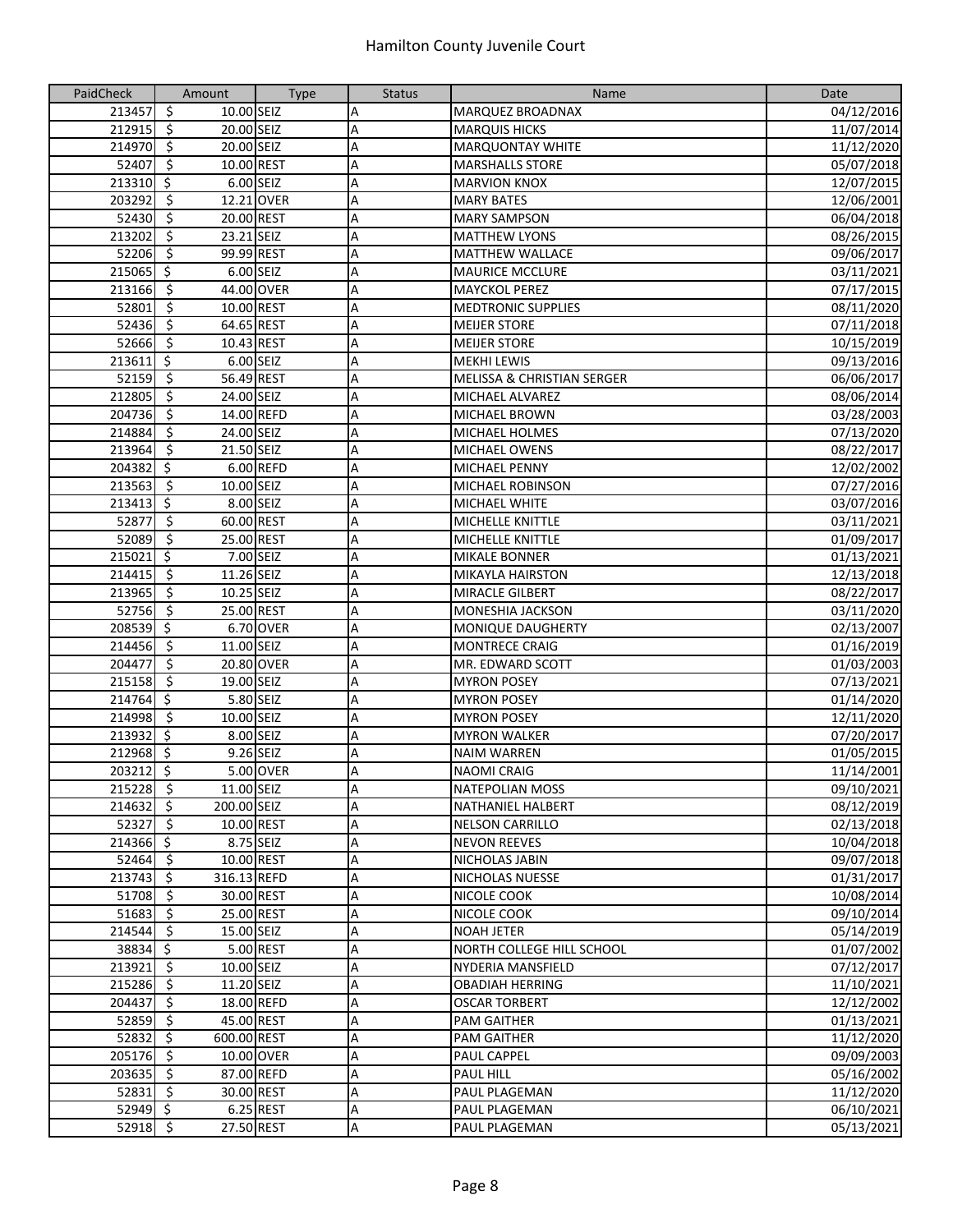| PaidCheck   | Amount                                 | <b>Type</b> | <b>Status</b> | Name                         | Date       |
|-------------|----------------------------------------|-------------|---------------|------------------------------|------------|
| 214885      | $\ddot{\varsigma}$<br>15.25 SEIZ       |             | Α             | <b>PAYTON FRIEDHOF</b>       | 07/13/2020 |
| 212916      | $\overline{\mathbf{5}}$<br>13.00 SEIZ  |             | Α             | PHILIP BEAUVAIS              | 11/07/2014 |
| 213504      | $\overline{\mathbf{S}}$                | 8.00 SEIZ   | A             | PHILLIP AYERS                | 06/07/2016 |
| 52186       | $\ddot{\varsigma}$<br>50.00 REST       |             | A             | PUBLIC LIBRARY OF CINCINNATI | 08/08/2017 |
| 214303      | $\overline{\mathsf{S}}$<br>10.70 SEIZ  |             | A             | <b>QUENTARIO DYE</b>         | 08/03/2018 |
| 213110 \$   |                                        | 6.00 SEIZ   | A             | <b>QUENTIN MITCHELL</b>      | 06/03/2015 |
| 214337      | \$                                     | 8.00 SEIZ   | Α             | <b>QUINNSHAWN BURDINE</b>    | 09/07/2018 |
| 213584      | $\ddot{\varsigma}$<br>11.03 SEIZ       |             | Α             | <b>QURAN PALMER</b>          | 08/17/2016 |
| 52281       | $\ddot{\mathsf{S}}$                    | 5.00 REST   | Α             | <b>QYUME DOWDELL</b>         | 12/04/2017 |
| 214005      | $\ddot{\varsigma}$                     | 7.59 SEIZ   | Α             | <b>RAHMETRIUS EVANS</b>      | 10/04/2017 |
| 214545      | $\ddot{\mathsf{s}}$                    | 5.50 SEIZ   | Α             | RAHMETRIUS EVANS             | 05/14/2019 |
| 213845      | $\overline{\mathbf{S}}$                | 7.30 SEIZ   | А             | <b>RALPH PRYOR</b>           | 05/09/2017 |
| 214655      | $\ddot{\mathsf{S}}$<br>122.00 SEIZ     |             | Α             | <b>RAMON BENTON</b>          | 09/12/2019 |
| 214529      | ऽ<br>335.00 REFD                       |             | A             | RAMONA DANIELS               | 04/26/2019 |
| 213787      | $\overline{\mathcal{S}}$<br>18.00 SEIZ |             | Α             | RANDEZ COLLINS               | 03/14/2017 |
| 52534       | $\overline{\mathbf{5}}$<br>35.00 REST  |             | A             | <b>RAPIDRUN CARRYOUT</b>     | 02/14/2019 |
| 52607       | $\zeta$<br>100.00 REST                 |             | A             | <b>RAPIDRUN CARRYOUT</b>     | 06/11/2019 |
| 213878      | $\ddot{\mathsf{S}}$                    | 5.00 OVER   | А             | RAVVIN DEARMOND              | 06/06/2017 |
| 204138      | $\ddot{\mathsf{s}}$<br>26.00 REFD      |             | А             | <b>RAYMOND DAVIS</b>         | 09/20/2002 |
| 204066      | \$<br>66.00 REFD                       |             | A             | <b>RAYMOND DAVIS</b>         | 08/30/2002 |
| 204008      | $\overline{\boldsymbol{\zeta}}$        | 38.00 REFD  | А             | <b>RAYMOND DAVIS</b>         | 08/09/2002 |
| 214187      | $\ddot{\mathsf{s}}$                    | 6.00 SEIZ   | А             | <b>RAYQUAN WHITMIRE</b>      | 04/17/2018 |
| 212782      | $\overline{\mathbf{S}}$                | 6.76 SEIZ   | А             | <b>RAYSHAWN JOHNSON</b>      | 07/15/2014 |
| 213047      | $\overline{\mathbf{s}}$                | 5.10 SEIZ   | Α             | <b>REGINALD SMITH</b>        | 04/08/2015 |
| 215294      | ऽ<br>122.07 SEIZ                       |             | A             | <b>REGINALD WILLIAMS</b>     | 12/10/2021 |
| 52321       | $\ddot{\varsigma}$<br>20.00 REST       |             | A             | <b>RENEA HULL</b>            | 02/13/2018 |
| 215124      | $\overline{\mathbf{5}}$<br>19.00 SEIZ  |             | A             | <b>RICO PRYOR</b>            | 05/13/2021 |
| 214861      | $\overline{\mathsf{s}}$<br>90.00 SEIZ  |             | A             | <b>RIQUEL GIBSON</b>         | 06/11/2020 |
| 210931      | \$                                     | 15.00 OVER  | А             | <b>ROBERT SHUEMAK</b>        | 05/03/2010 |
| 203883      | \$                                     | 2.00 REFD   | А             | <b>ROBERT SIMS</b>           | 07/12/2002 |
| 214999      | $\ddot{\mathsf{S}}$                    | 6.00 SEIZ   | A             | <b>RODNEY FRENCH</b>         | 12/11/2020 |
| 213671      | $\ddot{\mathsf{S}}$                    | 5.01 SEIZ   | Α             | <b>RODNEY GAMBLE</b>         | 11/16/2016 |
| 214839      | $\ddot{\varsigma}$                     | 6.18 SEIZ   | Α             | <b>ROMMELL DUKE</b>          | 05/14/2020 |
| 52945       | $\overline{\mathbf{v}}$<br>20.00 REST  |             | A             | <b>RON SHMIDT</b>            | 06/10/2021 |
| 214782      | $\overline{\mathbf{v}}$<br>20.00 SEIZ  |             | Α             | <b>RONEAL REESE</b>          | 02/13/2020 |
| 203803      | $\overline{\mathbf{v}}$                | 39.79 OVER  | Α             | <b>ROSA MOORE</b>            | 06/28/2002 |
| 212874      | $\overline{\mathcal{S}}$               | 20.00 OVER  | A             | <b>RUSS RHODUS</b>           | 10/08/2014 |
| 52374       | $\ddot{\varsigma}$<br>20.06 REST       |             | Α             | <b>RYAN JENNINGS</b>         | 04/03/2018 |
| 52406 \$    | 20.40 REST                             |             | Α             | <b>RYAN JENNINGS</b>         | 05/07/2018 |
| $215125$ \$ | 95.10 SEIZ                             |             | А             | <b>RYION MCCOLLUM</b>        | 05/13/2021 |
| $52935$ \$  | 20.00 REST                             |             | А             | <b>SACHA HONAKER</b>         | 06/10/2021 |
| $52757$ \$  | 62.00 REST                             |             | А             | <b>SANDY GOLDEN</b>          | 04/14/2020 |
| $215185$ \$ |                                        | 8.10 SEIZ   | А             | SANTONIO WATKINS             | 08/12/2021 |
| 213221      | $\ddot{\varsigma}$<br>16.00 SEIZ       |             | А             | <b>SEAN EVERSON</b>          | 09/09/2015 |
| 213802      | $\ddot{\varsigma}$<br>20.00 SEIZ       |             | А             | SEMAJ ENGLISH                | 03/30/2017 |
| 214974      | $\overline{\mathcal{S}}$<br>31.00 SEIZ |             | А             | <b>SEMAJE REDMON</b>         | 11/12/2020 |
| $52946$ \$  |                                        | 6.25 REST   | А             | <b>SEYOUM ASIRAT</b>         | 06/10/2021 |
| $213340$ \$ | 19.34 SEIZ                             |             | A             | <b>SHABRIAN MAPP</b>         | 01/05/2016 |
| 213883 \$   | 10.00 SEIZ                             |             | Α             | <b>SHANCHEZ ENGLISH</b>      | 06/12/2017 |
| 212904 \$   |                                        | 6.00 SEIZ   | Α             | <b>SHANE BIGGERS</b>         | 10/28/2014 |
| $214523$ \$ | 20.00 SEIZ                             |             | А             | <b>SHANIA WATKINS</b>        | 04/11/2019 |
| $52128$ \$  | 300.00 REST                            |             | А             | <b>SHAVONNA RICE</b>         | 04/07/2017 |
| 214676 \$   | 124.50 REFD                            |             | Α             | <b>SHAWN SEGAR</b>           | 10/10/2019 |
| 203299 \$   |                                        | 27.77 OVER  | А             | <b>SHELLY WOLNITZEK</b>      | 12/06/2001 |
| 214060 \$   |                                        | 9.00 SEIZ   | А             | <b>SIDNEY BRYANT</b>         | 12/04/2017 |
| $52248$ \$  |                                        | 5.00 REST   | А             | SORIA VASQUEZ RAMIREZ        | 11/06/2017 |
| $52229$ \$  |                                        | 5.00 REST   | А             | SORIA VASQUEZ RAMIREZ        | 10/04/2017 |
| 214458 \$   | 10.00 SEIZ                             |             | А             | <b>SPENCER DAVIS</b>         | 01/16/2019 |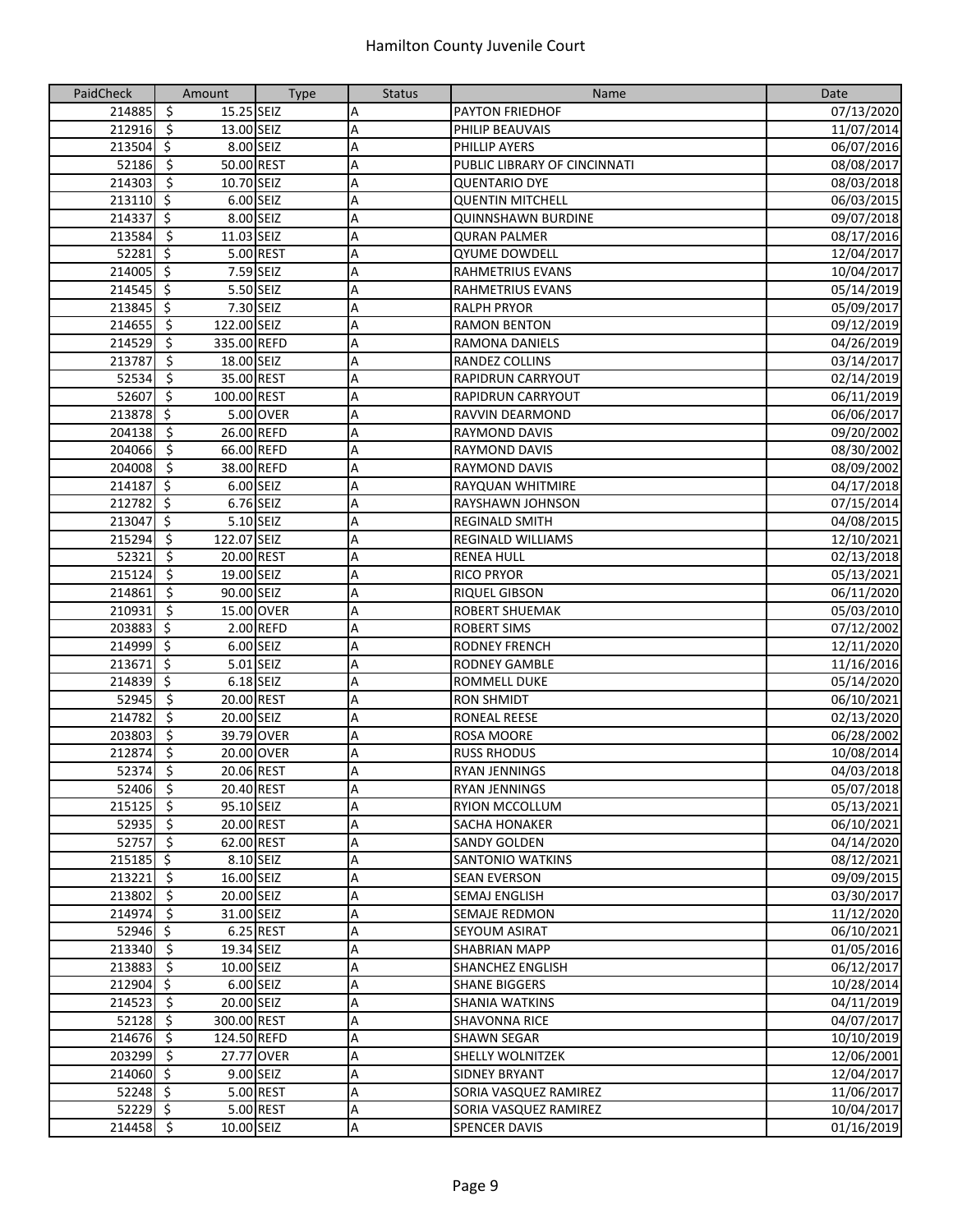| PaidCheck   | Amount                                  | <b>Type</b> | <b>Status</b>  | Name                           | Date       |
|-------------|-----------------------------------------|-------------|----------------|--------------------------------|------------|
| 213673 \$   |                                         | 2.00 OVER   | Α              | <b>STANLEY BERRY</b>           | 11/16/2016 |
| 213476 \$   | 10.00 SEIZ                              |             | A              | <b>STANTINO FINCH</b>          | 05/06/2016 |
| $52774$ \$  | 25.00 REST                              |             | A              | <b>STARR BLAISEDALE</b>        | 05/14/2020 |
| 38466       | $\ddot{\mathsf{s}}$<br>25.00 REST       |             | A              | <b>STATE AUTO INSURANCE</b>    | 09/21/2001 |
| 38900       | -\$<br>30.00 REST                       |             | Α              | STATE AUTO INSURANCE           | 01/07/2002 |
| 38465       | $\zeta$<br>30.00 REST                   |             | А              | <b>STATE AUTO INSURANCE</b>    | 09/21/2001 |
| 38215       | -\$<br>25.00 REST                       |             | A              | <b>STATE AUTO INSURANCE</b>    | 07/05/2001 |
| 38216       | -\$<br>25.00 REST                       |             | A              | STATE AUTO INSURANCE           | 07/05/2001 |
| 38945       | -\$<br>25.00 REST                       |             | A              | STATE AUTO INSURANCE           | 01/15/2002 |
| 215252      | $\overline{\mathbf{5}}$<br>20.00 SEIZ   |             | Α              | <b>STEVELO HARRIS</b>          | 10/13/2021 |
| 52890       | $\ddot{\mathsf{s}}$<br>158.23 REST      |             | A              | <b>STORE MEIJER</b>            | 04/13/2021 |
| 52399       | $\overline{\mathcal{S}}$<br>100.00 REST |             | A              | <b>SUNITI NELSON</b>           | 05/07/2018 |
| 52972       | $\ddot{\mathsf{S}}$<br>100.00 REST      |             | A              | <b>SUSAN ROZUM</b>             | 08/12/2021 |
| $52205$ \$  | 699.40 REST                             |             | A              | <b>SYMMES TOWNSHIP</b>         | 09/06/2017 |
| 213777      | $\zeta$                                 | 8.35 SEIZ   | A              | <b>SYMYA SETTLES</b>           | 03/08/2017 |
| 215300 \$   |                                         | 9.01 SEIZ   | Α              | <b>TABATHA WIGSMOEN</b>        | 12/13/2021 |
| 52855       | -\$<br>15.00 REST                       |             | А              | <b>TAESHAWN MANNING</b>        | 01/13/2021 |
| 215230      | -\$<br>35.00 SEIZ                       |             | Α              | <b>TALIB PALMER</b>            | 09/10/2021 |
| 215050      | -\$                                     | 8.27 SEIZ   | A              | <b>TAMAR GOUMBALLE</b>         | 02/12/2021 |
| 51923       | $\ddot{\varsigma}$<br>12.50 REST        |             | A              | <b>TAMMY BALLACHINO</b>        | 11/04/2015 |
| 204002      | $\ddot{\varsigma}$<br>176.27 OVER       |             | A              | <b>TANYA MOORE</b>             | 08/08/2002 |
| 52770       | $\ddot{\mathsf{s}}$<br>60.00 REST       |             | A              | <b>TARGET STORE</b>            | 04/14/2020 |
| 52786       | $\overline{\mathcal{S}}$<br>105.00 REST |             | A              | <b>TARGET STORE</b>            | 06/11/2020 |
| 52118 \$    | 468.34 REST                             |             |                |                                | 04/07/2017 |
| 52737       | $\overline{\mathbf{5}}$<br>30.00 REST   |             | $\overline{A}$ | <b>TARGET STORE</b>            |            |
| 204210 \$   |                                         |             | A              | <b>TARGET STORE</b>            | 02/13/2020 |
|             |                                         | 8.00 REFD   | Α              | <b>TARIQ EVANS</b>             | 10/11/2002 |
| 213672      | $\ddot{\mathsf{s}}$<br>14.00 SEIZ       |             | A              | <b>TASEAN MEALING</b>          | 11/16/2016 |
| 51993       | \$                                      | 5.00 REST   | A              | <b>TASHA COLLINS</b>           | 05/06/2016 |
| 52300 \$    |                                         | 5.00 REST   | Α              | <b>TASHA COLLINS</b>           | 01/09/2018 |
| 52017       | $\zeta$                                 | 5.00 REST   | A              | <b>TASHA COLLINS</b>           | 07/07/2016 |
| 52007       | \$<br>10.00 REST                        |             | A              | <b>TASHA COLLINS</b>           | 06/07/2016 |
| 213632      | $\overline{\mathbf{5}}$<br>13.00 SEIZ   |             | A              | TAYSHAWN DOWDELL               | 10/05/2016 |
| 212953      | $\overline{\mathbf{5}}$<br>19.25 SEIZ   |             | A              | <b>TEMICO HAWKINS</b>          | 12/08/2014 |
| 214633      | $\zeta$                                 | 7.31 SEIZ   | А              | <b>TERENCE YETT</b>            | 08/12/2019 |
| 214975      | $\overline{\mathbf{5}}$<br>12.00 SEIZ   |             | $\overline{A}$ | <b>TERRY MINTON</b>            | 11/12/2020 |
| 203469      | $\overline{\boldsymbol{\zeta}}$         | 17.00 REFD  | A              | <b>TERRY SEEVERS</b>           | 03/05/2002 |
| 207869 \$   |                                         | 5.00 OVER   | Α              | THERESA HENSLEY                | 07/10/2006 |
| 52960 \$    |                                         | 8.35 REST   | A              | <b>THOMAS BAUER</b>            | 07/13/2021 |
| 38394 \$    |                                         | 9.99 REST   | A              | <b>THOMAS GORDON</b>           | 09/20/2001 |
| $51885$ \$  | 104.00 REST                             |             | A              | <b>THOMAS GRABO</b>            | 09/09/2015 |
| $52514$ \$  |                                         | 50.00 REST  | A              | <b>TIRE DISCOUNTER</b>         | 12/13/2018 |
| 52895 \$    | 488.00 REST                             |             | Α              | <b>TJ MAXX</b>                 | 04/13/2021 |
| 207271 \$   |                                         | 10.00 OVER  | Α              | <b>TONI GRAMMAN</b>            | 12/27/2005 |
| $215287$ \$ | 61.00 SEIZ                              |             | А              | <b>TONIO COOK</b>              | 11/10/2021 |
| 203878 \$   |                                         | 4.00 REFD   | А              | <b>TONYO POWELL</b>            | 07/12/2002 |
| $215022$ \$ | 10.25 SEIZ                              |             | A              | <b>TORI KILLEN</b>             | 01/13/2021 |
| 214039 \$   |                                         | $6.15$ SEIZ | Α              | <b>TORRANCE BEASLEY</b>        | 11/06/2017 |
| $52286$ \$  | 20.00 REST                              |             | Α              | <b>TRACEY MATHIS</b>           | 12/04/2017 |
| 207032 \$   |                                         | 10.00 OVER  | Α              | <b>TRACEY PERRY</b>            | 09/13/2005 |
| 214550 \$   | 16.00 SEIZ                              |             | A              | <b>TRAYVON BLAIR</b>           | 05/14/2019 |
| 213490 \$   |                                         | 8.76 SEIZ   | Α              | <b>TRAYVON FOSTER</b>          | 05/17/2016 |
| 38472 \$    |                                         | 10.00 REST  | А              | TREASURER OF THE UNITED STATES | 09/21/2001 |
| 38337 \$    | 20.00 REST                              |             | A              | TREASURER OF THE UNITED STATES | 08/07/2001 |
| 213352 \$   |                                         | 5.00 OVER   | Α              | <b>TRENT MANSBERGER</b>        | 01/27/2016 |
| $212969$ \$ | 10.00 SEIZ                              |             | А              | <b>TREVON MALCOLM</b>          | 01/05/2015 |
| $215301$ \$ | 38.29 SEIZ                              |             | Α              | TREVON TOWNSEND-NOLEN          | 12/13/2021 |
| $213714$ \$ |                                         | 8.00 SEIZ   | A              | <b>TREVONTE STEARNS</b>        | 01/05/2017 |
| 213257 \$   |                                         | 9.00 SEIZ   | Α              | <b>TREY BOYD</b>               | 10/19/2015 |